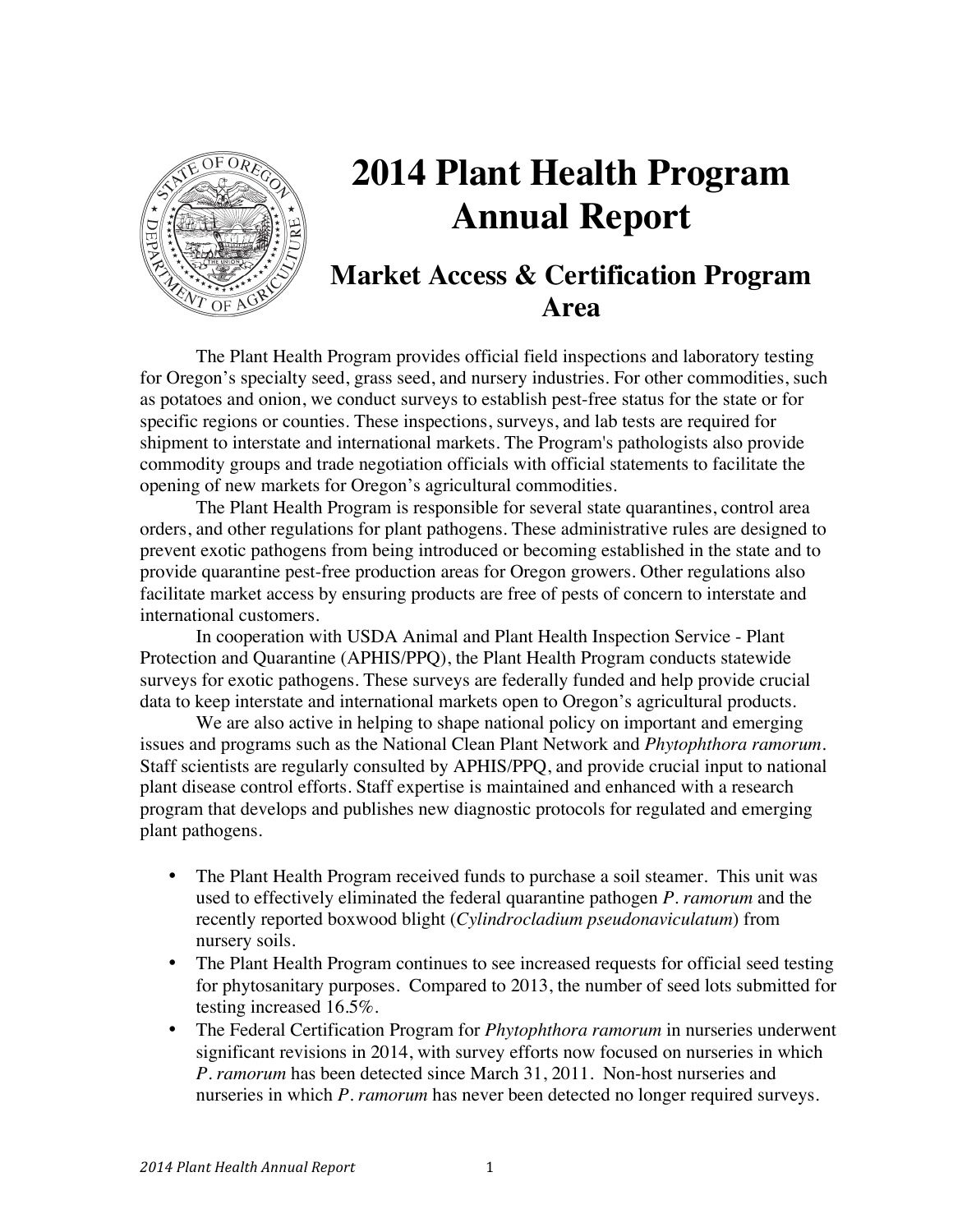In the meantime, *P. ramorum* continued to spread in Curry County, which will result in another expansion of the quarantine boundary.

With this consistently high workload, staff sustained the high level of competence expected of our program with no exported seed lots rejected at ports of entry for 2014. It is a privilege to serve with such an exceptional and dedicated group.

Thank you for all of your excellent work.

Nancy K. Osterbauer, Ph.D. Plant Health Program Manager

### **Staff**

Plant Pathologists Shawn Meng, Ph.D. Dipak Poudyal, Ph.D. Brooke Edmunds, Ph.D.

Plant Certification Specialist Cindy Fraley

Plant Disease Specialist 2 Robin Ludy Shannon Lane Sarah Navarro Clare Taylor

Plant Disease Specialist 1 Jeff Grant Matt Hoover

Seasonal Survey Technicians Kathy Hamlet Kathy Stevenson Erin Harding Mandi Fraley Marie Roulofs

## **Cooperative Agricultural Pest Surveys**

### **Apple proliferation phytoplasma survey**

A survey of apple nursery stock was conducted for apple proliferation phytoplasma (APP) because information received from the Canadian Food Inspection Agency implicated certified Oregon *Malus* rootstock as a potential source of APP. Although this information was later determined to be erroneous, an APP survey was conducted in nurseries that grow and export certified *Malus* nursery stock to verify freedom from this disease. The nurseries were visually surveyed once during the growing season, with samples collected from plants exhibiting suspicious symptoms. If no symptoms were observed, samples were collected randomly from asymptomatic plants. Samples were tested in the laboratory with a peerreviewed polymerase chain reaction method that used a phytoplasma-specific primer set. If needed, suspect samples were forwarded to the USDA APHIS PPQ Regional Identifier for official confirmation.

A total of 631 samples were collected from 23 nurseries located in five counties (Clackamas, Multnomah, Polk, Washington, and Yamhill). This sampling rate provided a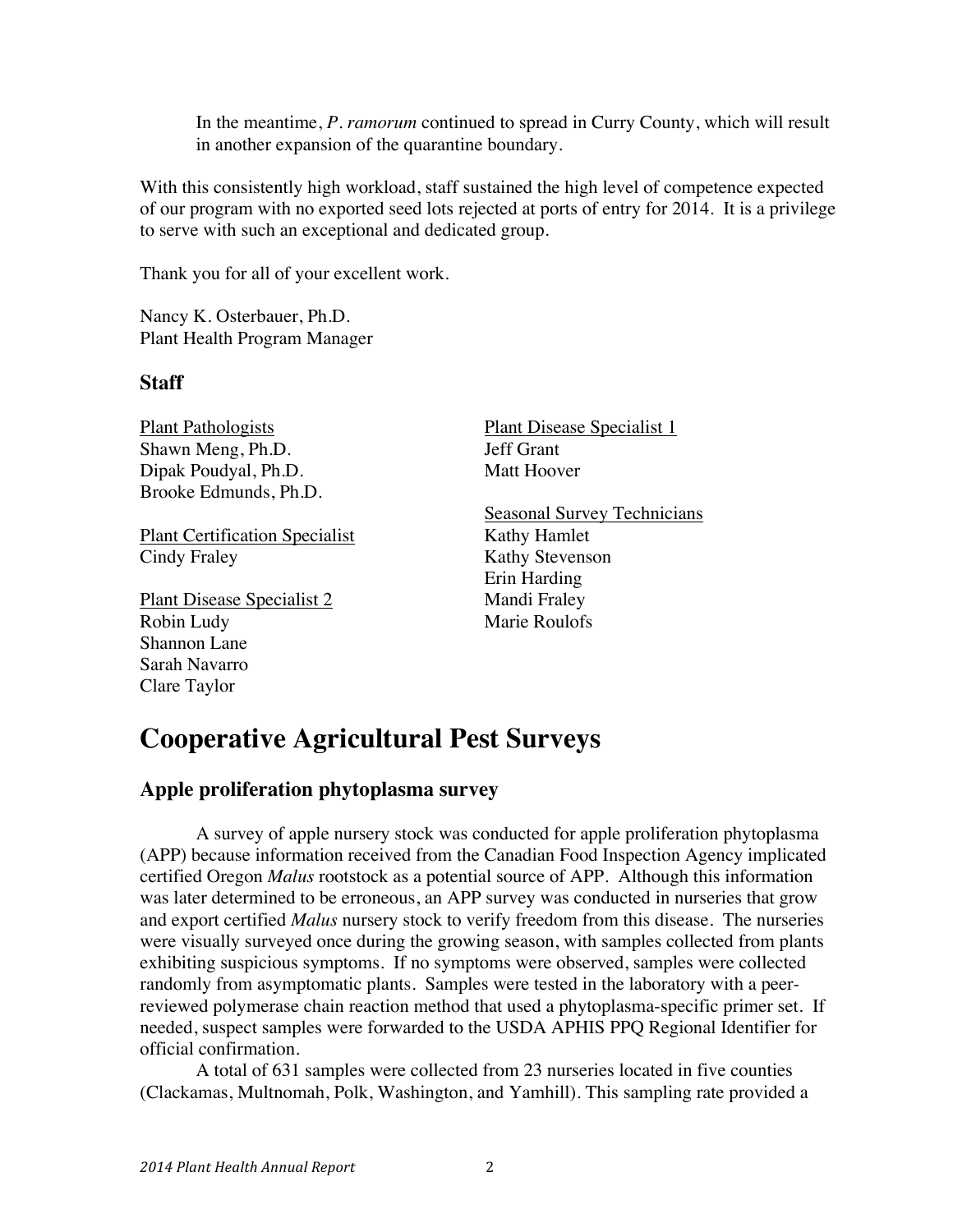95% confidence of detecting APP at a disease incidence rate of 0.5% or higher. All samples tested negative for APP. This data was entered into the National Agricultural Pest Information System (NAPIS).

#### **Small grains survey**

Funding for this survey was originally received in 2013, with survey work completed in 2014. A survey of wheat and oat fields in six counties was conducted for cereal cyst nematode (*Heterodera filipjevi*), Mediterranean cereal cyst nematode (*H. latipons*)*,* British root knot nematode (*Meloidogyne artiellia*), and Philippine downy mildew (*Peronosclerospora philippnensis*). Composite soil and root samples were collected from each of the 15 fields inspected, with the soil sample consisting of 10 cores collected 55-m apart to a minimum depth of 6-in. The root samples were collected from plants within the same location. The composite soil samples were split in half with one half tested for *Heterodera* species and the other half and the root samples tested for *Meloidogyne* juveniles using standard laboratory methods. Morphometric measurements were used to identify suspicious nematodes to species. For Philippine downy mildew, each field was visually surveyed as described in the NSHS Reference Manual B: Seed Health Testing and Phytosanitary Field Inspection Methods. Foliar samples were collected from suspicious samples for transport to and identification in the lab.

The results of the field survey and sample testing are indicated below (Table 1). None of the target organisms was detected during this survey. Survey data were entered into NAPIS.

| County     | No. of<br><b>Fields</b>     | Host<br>plant | <b>Results</b>                                          | Target(s)<br>found? |
|------------|-----------------------------|---------------|---------------------------------------------------------|---------------------|
| Umatilla   | 4                           | Wheat         | Pratylenchus spp.                                       | N <sub>o</sub>      |
| Morrow     | 2                           | Wheat         | Pratylenchus spp.                                       | N <sub>o</sub>      |
| Gilliam    | $\mathfrak{D}$              | Wheat         | Pratylenchus spp.                                       | N <sub>o</sub>      |
| Sherman    | $\mathcal{D}_{\mathcal{A}}$ | Wheat         | Pratylenchus spp.                                       | N <sub>o</sub>      |
| Washington |                             | Wheat         | Pratylenchus spp.                                       | N <sub>o</sub>      |
| Washington |                             | Wheat         | Meloidogyne hapla, Pratylenchus spp., Xiphinema<br>spp. | N <sub>o</sub>      |
| Washington |                             | Oat           | Pratylenchus spp.                                       | N <sub>o</sub>      |
| Marion     | ◠                           | Wheat         | Pratylenchus spp.                                       | N <sub>o</sub>      |

**Table 1.** Results of small grains survey, 2014.

### **Karnal bunt survey**

Karnal bunt (*Tilletia indica*) is a fungal disease of wheat originally reported from India. After its discovery in Arizona wheat fields in 1996, a federal quarantine was adopted and a national survey strategy implemented to ensure US wheat export markets remained open. Oregon has participated in the national survey since its inception in 1996.

In 2014, we collected a total of 54 samples from 14 counties (Gilliam, Jefferson, Klamath, Linn, Malheur, Marion, Morrow, Polk, Sherman, Umatilla, Union, Wasco,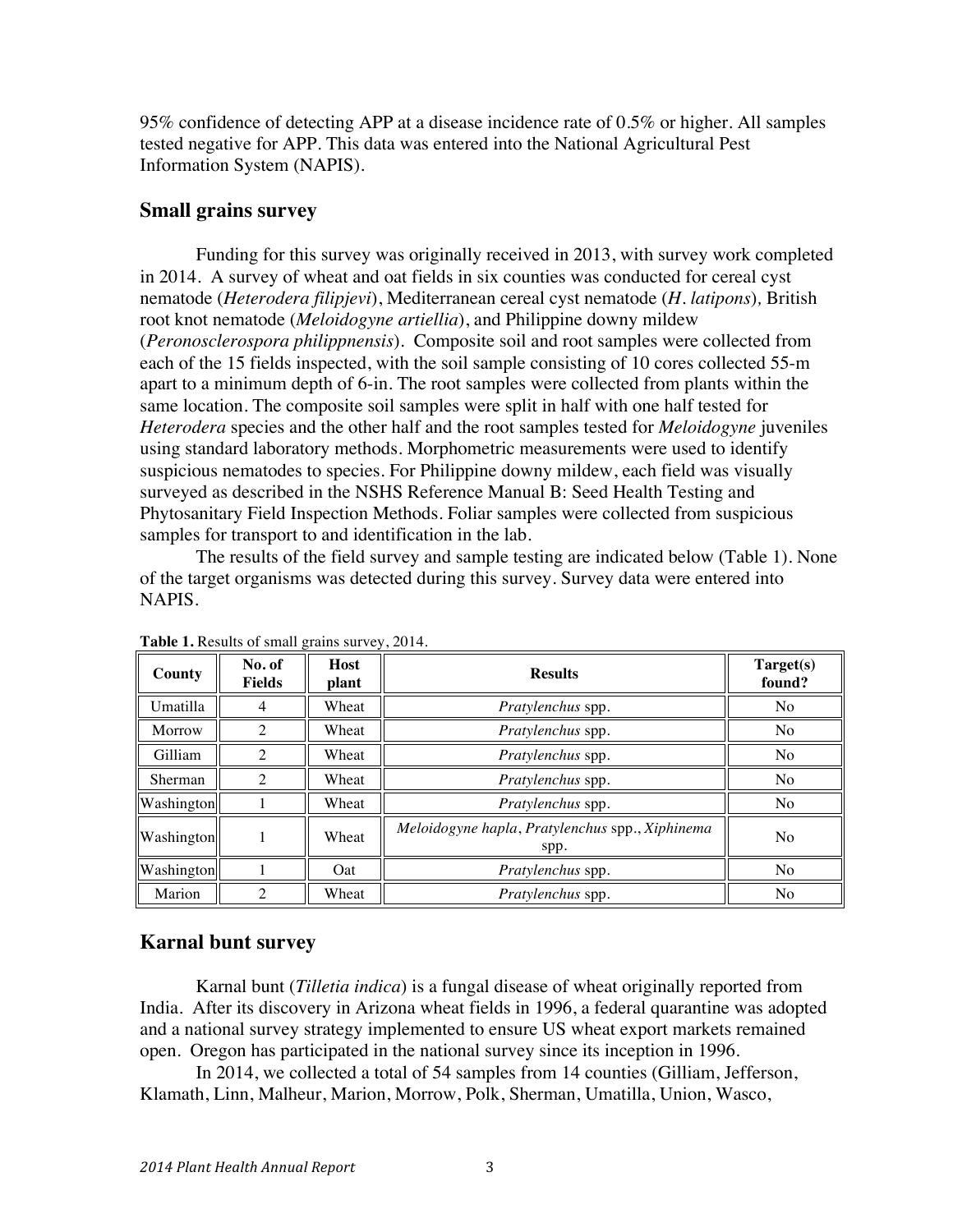Washington and Yamhill). All samples were shipped to the national Karnal bunt-testing laboratory in Phoenix, AZ, and were found to be free of Karnal bunt. This is the nineteenth consecutive year Oregon has tested free of Karnal bunt. Survey results were entered into NAPIS.

## **Farm Bill projects**

### **Solanaceous Pest Survey**

One hundred eighty acres of seed potato fields and 100 acres of commercial potato fields were surveyed for the Solanaceous pests, *Globodera pallida*, *Globodera rostochiensis*, *Meloidogyne minor* and *Meloidogyne fallax* (Table 2).

Composite soil samples of  $\sim$ 5 lbs (1 sample/acre) were collected from each farm as described in the 2009 Pale Potato Cyst Nematode National Survey and Diagnostic Cyst Sample Forwarding Protocols. Nematode cysts were isolated from the soil using a USDA soil cyst washer. Any suspected cysts were collected and identified to genus and species. There were no *Globodera* species recovered from any of the sites.

Composite soil samples of  $\sim$ 500 ml were processed using the sugar centrifugation method for collecting soil nematodes. The samples were examined under a dissecting microscope. No *M. fallax* or *M. minor* where recovered.

| County    | <b>Seed field acres</b> | <b>Commercial field acres</b> |
|-----------|-------------------------|-------------------------------|
| Klamath   |                         |                               |
| Multnomah |                         |                               |
| Yamhill   |                         |                               |
| Umatilla  |                         |                               |
| Union     | 60                      |                               |
| Jefferson |                         |                               |

**Table 2.** Counties and acreage from which soil samples were collected for nematode testing in 2014.

In the spring of 2015 we will collect the remaining 20 acres of soil from commercial fields and 15 acres of soil from seed fields.

In addition to the surveys of potato fields, Solanaceous nursery plants were tested for the presence of zebra chip disease (*Candidatus Liberobacter solanacearum*) and bacterial wilt (*Ralstonia solanacearum* Race 3 Biovar 2). Leaf tissue samples from tomato, eggplant, and bell pepper starts were collected from 10 nurseries located in five counties (Clackamas, Marion, Multonomah, Washington, and Yamhill). One hundred one samples were tested for zebra chip disease using a peer-reviewed PCR method. This sampling rate provided a 95% confidence of detecting >3% disease incidence. Zebra chip was not detected in the samples. One hundred samples will be tested for bacterial wilt in the spring of 2015.

### **Grapevine commodity survey**

Funding for this survey was received during the summer of 2013. The survey focused on three viruses of state concern that affect grapevines: Grape leafroll-associated viruses 1 and 3 (GLRaV), grapevine virus B/grapevine corky bark agent (GVB) and grapevine fanleaf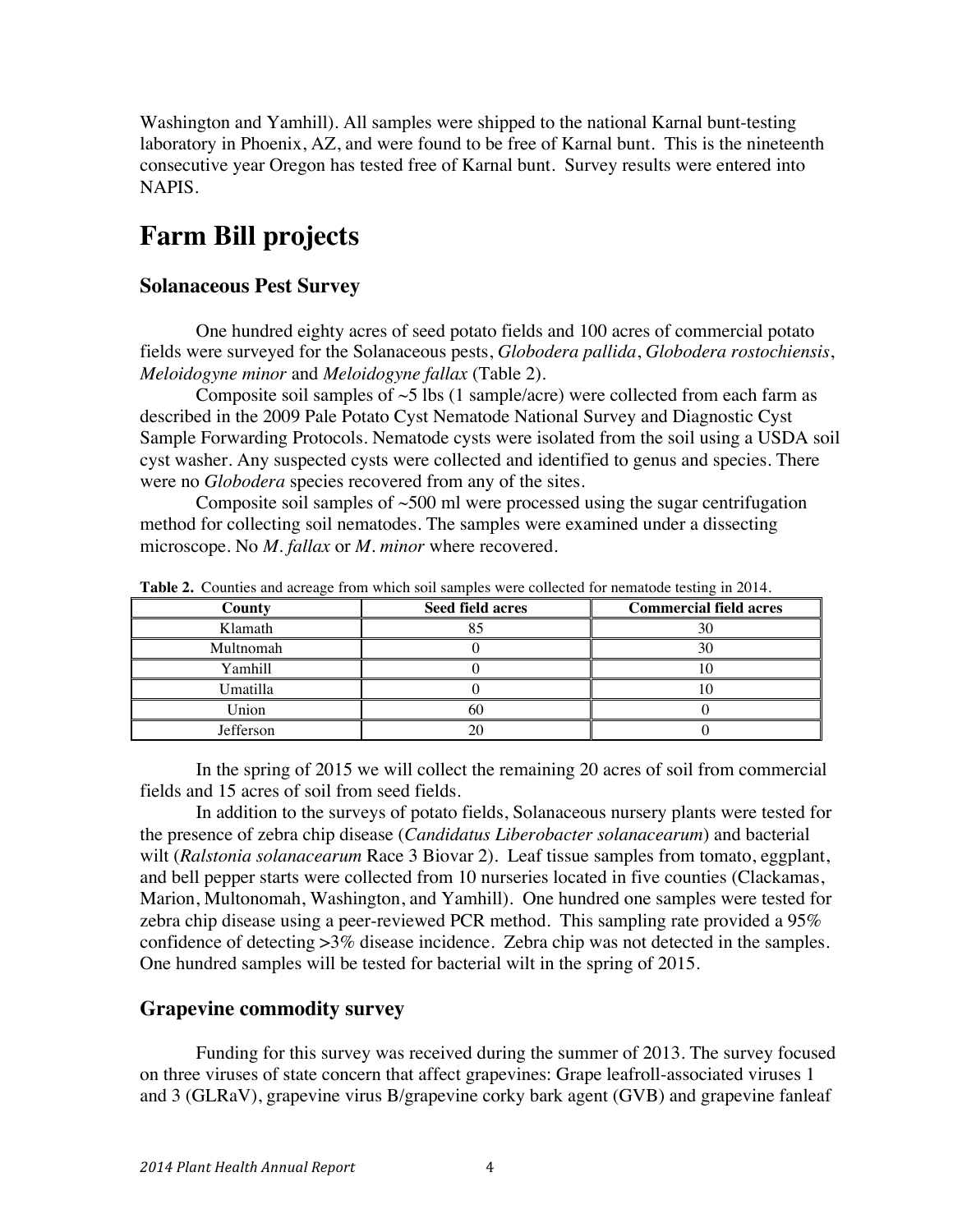virus (GFLV). Because environmental conditions affect the ability to detect different viruses within the grapevine, testing was divided between the fall (GLRaV and GVB) and the spring (GFLV). Fall testing was completed in 2013 at 14 nurseries located in seven counties (Clackamas, Douglas, Josephine, Lane, Marion, Polk, and Yamhill), which sell certified grapevine nursery stock. No GLRaV or GVB was found.

To complete the survey, in the spring of 2014, a total of 212 composite samples were collected from the same 14 nurseries and tested for GFLV using ELISA. This sampling and testing rate provided 90% confidence of detecting a disease incidence of 1% or higher. No GFLV was detected. Data were entered into NAPIS at the conclusion of the survey.

### **Apple proliferation survey**

This survey was conducted to detect apple proliferation phytoplasma (APP) (caused by *Candidatus Phytoplasma mali*) in apple nursery stock. The survey was performed in response to information from the Canada Food Inspection Agency implicating US certified apple nursery stock as a source of APP in a Canadian apple orchard. Samples were collected following a standard protocol to determine the presence or absence of the pathogen. Twentythree nurseries in Clackamas, Marion, Multnomah, Washington, and Yamhill counties were surveyed in 2014, with leaf samples collected and tested from each orchard. A total of 631 samples were tested using a peer-reviewed PCR technique; all samples were free of *Cadidatus Phytoplasma mali*. Survey results were entered into the NAPIS database.

#### **Stone fruit orchard survey**

Funding was received during the summer 2014 to conduct a survey for plum pox potyvirus (PPV) in Oregon stone fruit orchards. Because environmental conditions affect the ability to detect PPV, sampling and testing will take place the spring of 2015. The primary commercial stone fruit growing areas in the state will be surveyed following the Stone Fruit Commodity-based Survey Guideline (USDA APHIS CPHST, March 2012). We anticipate surveying a total of 25 orchards and collecting samples from eight trees per orchard. Samples will be tested with a commercially available ELISA test kit and results will be entered into NAPIS at the conclusion of the survey.

#### **Blueberry nursery stock certification project**

The Plant Health Program received funds to implement an official certification program for blueberry nursery stock following the guidelines established in the draft State Level Model Regulatory Standard: Systemic Pathogen-tested Certification Program for Blueberry Nursery Stock Production Systems (draft national standard). The goals of the pilot study were to: 1) Assess the nurseries for their ability to meet the requirements as outlined in the draft national standard; 2) Survey the nurseries to get an idea of the cost associated with implementing an official certification program; and, 3) Survey the nurseries for so-called canary viruses and nematode vectors according to the draft national standard and control an infestations found.

Fifteen blueberry nurseries volunteered to participate in the pilot study. During the nursery assessments, the following information was collected.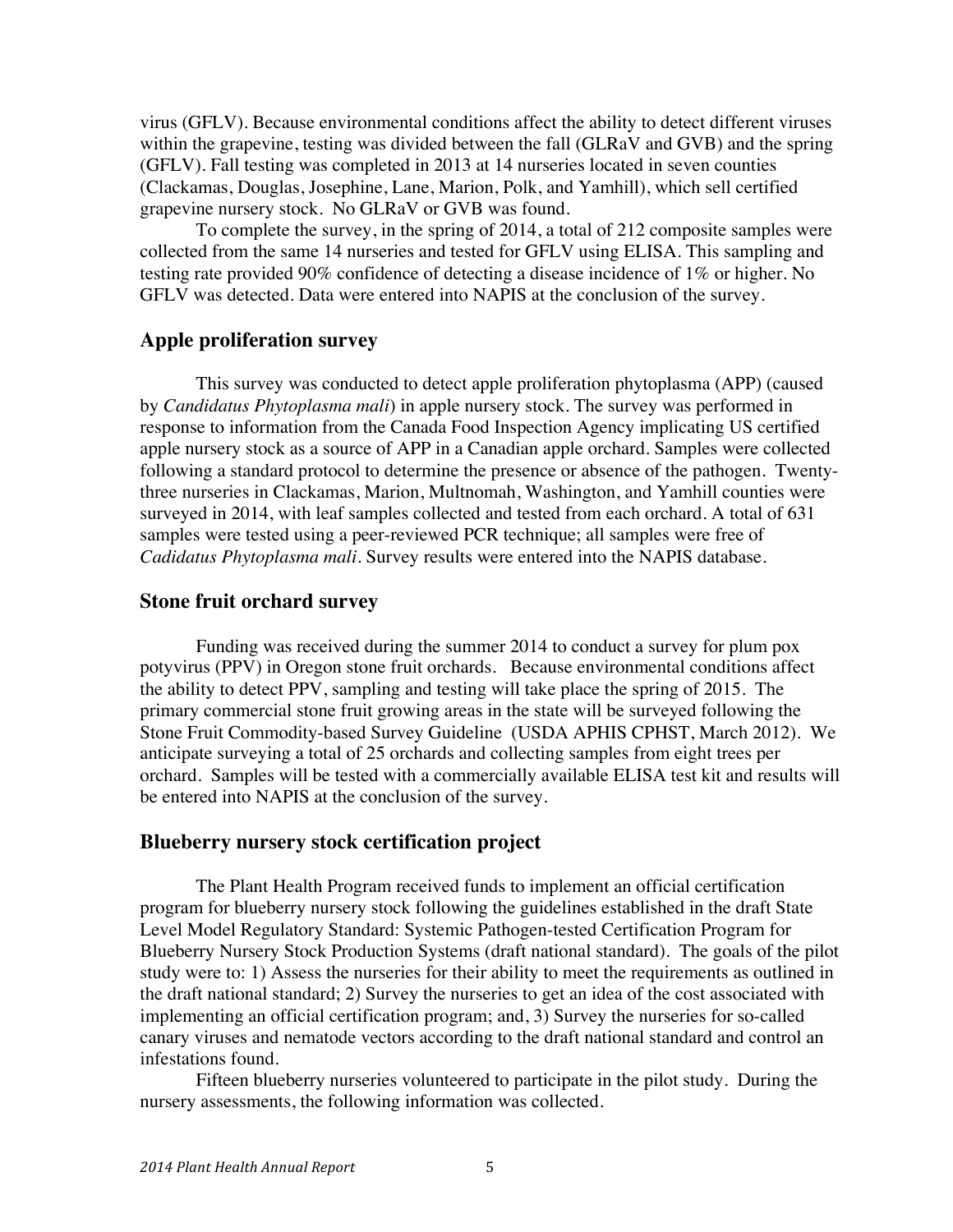- All of the nurseries grew blueberry nursery plants in containers either in a screenhouse/greenhouse or under field conditions.
- Tissue culture was the main source for planting materials; other sources included buying in from other nurseries, cutting from the nursery's own plants or from field grown plants, and a Clean Plant Center.
- Most of the nurseries kept adequate records of plants' G-level and other detailed information about the cultivars grown.
- Most nurseries maintained adequate isolation distance, buffer zone, and clean cultivation in and around screenhouses/greenhouses. However, the screenhouses/greenhouses were generally not insect- and nematode proof.
- Nurseries with containers in the field maintained adequate isolation distances and buffer zones. However, a few had problems with broadleaf weeds or lacked clean cultivation.
- All of the nurseries had pest monitoring and management plans.

To survey for the canary viruses blueberry scorch and blueberry shock, a grand total of 3,581 samples were collected from 120 blueberry cultivars grown at the 15 nurseries. One sample consisted of five leaves collected from a single plant. This sample collection rate was in accordance with the requirements of the draft national standard for G4 nursery stock. The samples were tested using commercially available ELISA kits. All the samples were found free of blueberry scorch virus. However, blueberry shock virus was detected in six nurseries infecting 16 different blueberry cultivars; 52 plants in total tested positive.

In addition to testing plants, the potting mix in containers and the soil/gravel surface on which potted plants were placed were also tested for the presence of the virus-vectoring nematodes *Xiphinema* spp. and *Longidorus* spp. A total of 57 samples, 28 from potting media and 29 from soil/gravel were tested using standard laboratory methods. No plant parasitic nematodes were detected.

The results of the pilot study were shared with the participating nurseries. As an outcome of that meeting, an exploratory committee was proposed to discuss the implementation of an official certification program in Oregon.

### **Treating soil with steam for** *Phytophthora ramorum* **project**

In 2013, the program entered into a multi-state project with Washington State University and the Dominican University of California (DUC) to test steam as a treatment for *P. ramorum* infestations in nurseries' soils. Previous research at the National Ornamentals Research Site – DUC (NORS-DUC) had demonstrated that steam-treating soil to a temperature of 50°C for 30-min to a depth of 15 cm was sufficient to eliminate *P. ramorum* contamination. However, the soil types in Oregon and Washington differ from those in California. Thus, funding was awarded to establish if this treatment regime would work in multiple soil types.

*P. ramorum* was detected in the soil at two interstate shipping nurseries in late 2013. In both nurseries, two different areas were contaminated for a total of four treatment sites (Table 3). Site #1 contained field-grown rhododendron plants, site #2 was a cull pile, site #3 was located in a lathe house, and site #4 was a retail area in front of the nursery's office.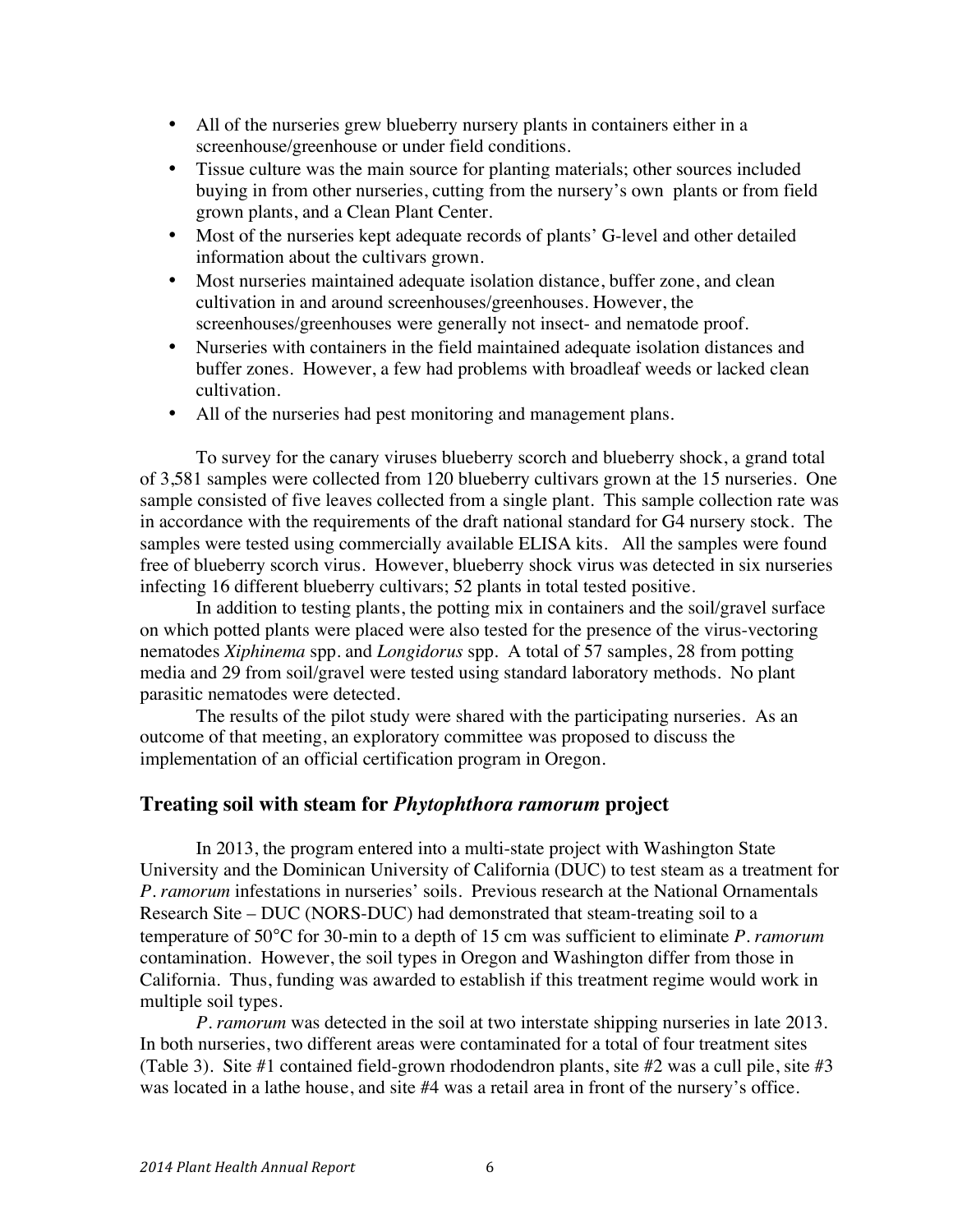Initial attempts to conduct the soil steaming treatments in the spring failed, likely due to the environmental conditions at the time. Thus, the decision was made to wait to conduct treatments until the ambient temperature was above 60°F.

| ∥ Characteristic    | <b>Treatment site</b> |                          |                          |                          |  |  |  |
|---------------------|-----------------------|--------------------------|--------------------------|--------------------------|--|--|--|
|                     |                       |                          |                          |                          |  |  |  |
| Size                | $24' \times 35'$      | $22' \times 38'$         | $9' \times 12'$          | $6'$ x 9'                |  |  |  |
| Soil type           | Clay loam             | Silt loam                | Clay loam                | Sandy loam               |  |  |  |
| Soil saturation     | $0.292 \text{ m/m}^3$ | $0.086$ m/m <sup>3</sup> | $0.369$ m/m <sup>3</sup> | $0.251$ m/m <sup>3</sup> |  |  |  |
| <b>Gravel depth</b> | $0 \text{ cm}$        | 0 cm                     | $10 \text{ cm}$          | 5 cm                     |  |  |  |

**Table 3.** Characteristics of four *P. ramorum*-contaminated soil sites treated with steam in 2014.

Soil was collected from the sites and tested for the presence of *P. ramorum* 24-hr presteaming and sampled and tested again after the required time/temperature regime had been reached. Based on these test results, *P. ramorum* was identified in two of the four sites prior to treatment and *Phytophthora* spp. were identified in the other two sites (Table 4). After treatment, no *P. ramorum* was recovered. However, other *Phytophthora* spp. were still present in three of the four sites.

**Table 4.** *Phytophthora* spp. and *P. ramorum* present in four sites treated with steam pre- and post-treatment.

| <b>Organisms</b> present | <b>Treatment site</b> |               |               |              |  |  |  |
|--------------------------|-----------------------|---------------|---------------|--------------|--|--|--|
| in soil                  |                       |               | 3             |              |  |  |  |
| <b>Pre-steaming</b>      |                       |               |               |              |  |  |  |
| $2$ " depth              | P. ramorum            | Phytophthora  | P. ramorum    | Phytophthora |  |  |  |
| $6$ " depth              | P. ramorum            | Phytophthora  | P. ramorum    | Phytophthora |  |  |  |
| $12$ " depth             | P. ramorum            | Phytophthora  | Phytophthora  | Phytophthora |  |  |  |
| Post-steaming            |                       |               |               |              |  |  |  |
| $2$ " depth              | Phytophthora          | None detected | None detected | Phytophthora |  |  |  |
| $6$ " depth              | Phytophthora          | None detected | Phytophthora  | Phytophthora |  |  |  |
| 12" depth                | Phytophthora          | None detected | None detected | Phytophthora |  |  |  |

### **Strawberry nursery stock certification project**

In September of 2013, funding was received to develop a harmonized state level model regulatory standard for the certification of strawberry nursery stock as virus-tested. This project is being done in collaboration with the National Clean Plant Network (NCPN, see below). Similar efforts have been completed or are underway for virus-tested ornamental and fruit tree nursery stock, blueberry nursery stock, grapevine nursery stock, and other commodity groups operating under the auspices of the NCPN.

In 2014, the Plant Health Program hosted a regulatory workshop with interested stakeholders from academia, the nursery industry, the strawberry grower industry, state and federal regulators, and subject matter experts. Participants in the workshop came from the California Department of Food and Agriculture, the California nursery industry, North Carolina State University, USDA Agricultural Research Service, North Carolina Crop Improvement Association, Foundation Plant Services, Massachusetts nursery industry, and the National Clean Plant Network. The primary objective of the workshop was accomplished; the group developed a draft of the state level model regulatory standard. The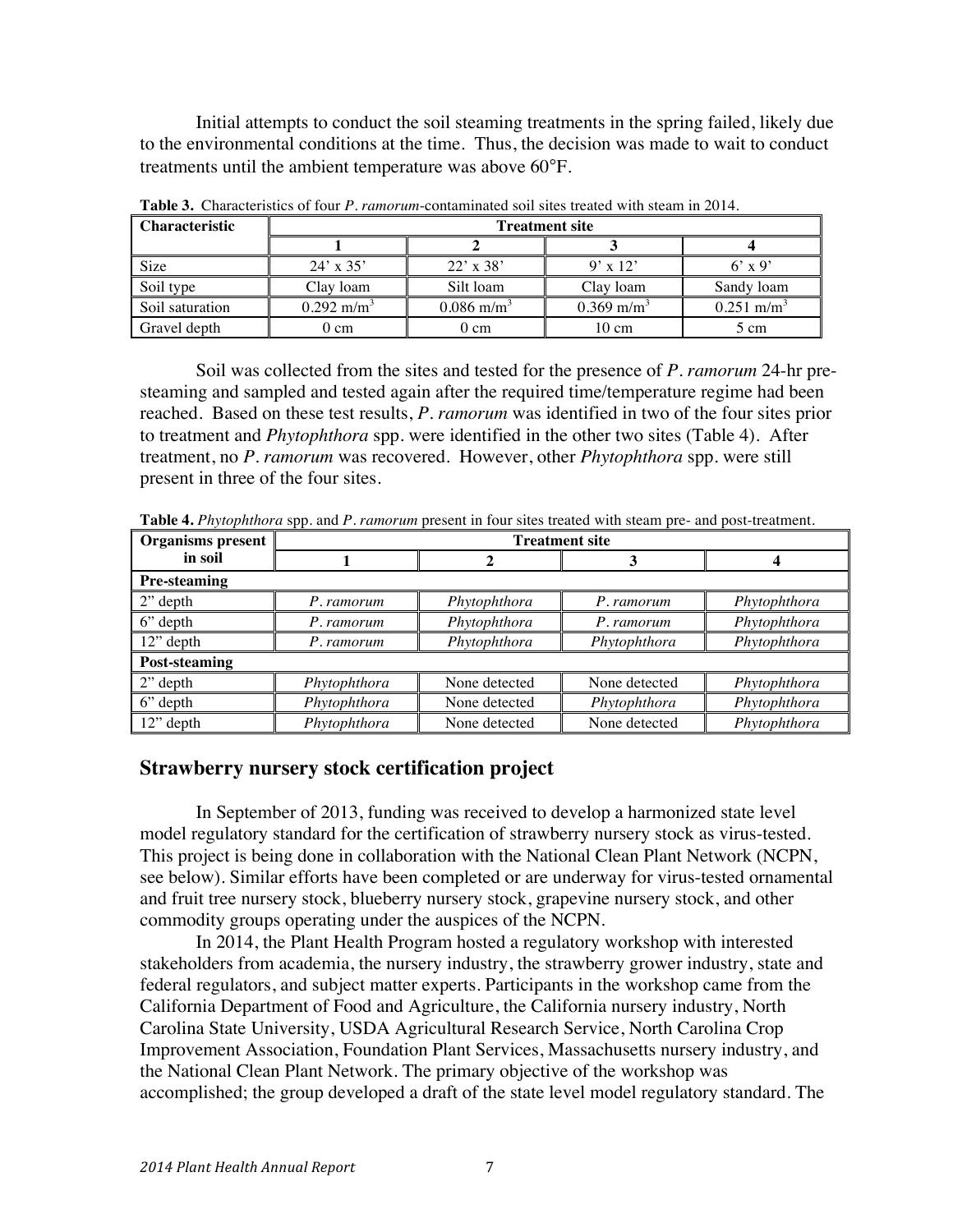draft standard reflected the common pest concerns of the various strawberry-producing states while also allowing for regional differences in pest pressure. The draft standard is currently being reviewed by a larger group of interested stakeholders before being released for public comment.

Funding was received the fall of 2014 to initiate a pilot study using the guidelines established in the draft national standard in Oregon. The majority of work for this project will take place in 2015.

#### **Latent viruses in certified nursery stock survey**

A survey was conducted to determine the incidence of three latent viruses, apple chlorotic leafspot virus (ACLSV), apple stem grooving virus (ASGV), and apple stem pitting virus (ASPV), in G2 or higher level certified fruit nursery stock. A total of 350 leaf samples from 23 nurseries located in five counties (Clackamas, Marion, Multnomah, Washington, and Yamhill) were tested for ACLSV, ASGV, and ASPV using commercially available ELISA test kits. All the samples tested negative for the three latent viruses. This survey data was entered into NAPIS.

Similarly, a survey was conducted to determine the incidence of a fourth latent virus, cherry virus A (Capillovirus A, CVA), in stone fruit nurseries. A total of 350 leaf samples were collected from 14 stone fruit nurseries in four counties (Clackamas, Multnomah, Washington, and Yamhill) for testing using a peer-reviewed RT-PCR protocol. We anticipate completing testing before March 2015. This survey data will be entered into NAPIS.

## **Specialty crop block grant projects**

### **Boxwood blight nursery cleanliness program**

In the fall of 2012, the Plant Health and Nursery & Christmas tree Inspection programs were awarded funds to develop an audit-based nursery cleanliness program for the new disease boxwood blight (caused by *Cylindrocladium pseudonaviculatum*). The cleanliness program was based on nurseries adopting best management practices (BMP) to minimize the risk of introducing boxwood blight to their plants and empowering the nurseries to implement mitigation activities immediately if boxwood blight was detected. Participation in the program was voluntary although nurseries had to sign compliance agreements to participate in the program. The nurseries were later audited to ensure they were complying with their compliance agreement.

When the cleanliness program was first developed, the BMP that were described in the scientific literature and included in the official compliance agreements were designed for plants grown in pots. However, several nurseries in our program also grow plants in the field. Prior research had shown the boxwood blight fungus can develop specialized structures (microsclerotia) in infested leaves and twigs that allow it to survive in soil for up to 5-years. Based on this information, we determined the BMP in the official compliance agreement did not adequately address contaminated field soil.

Treatment trials were conducted to: 1) Identify a time/temperature regime that would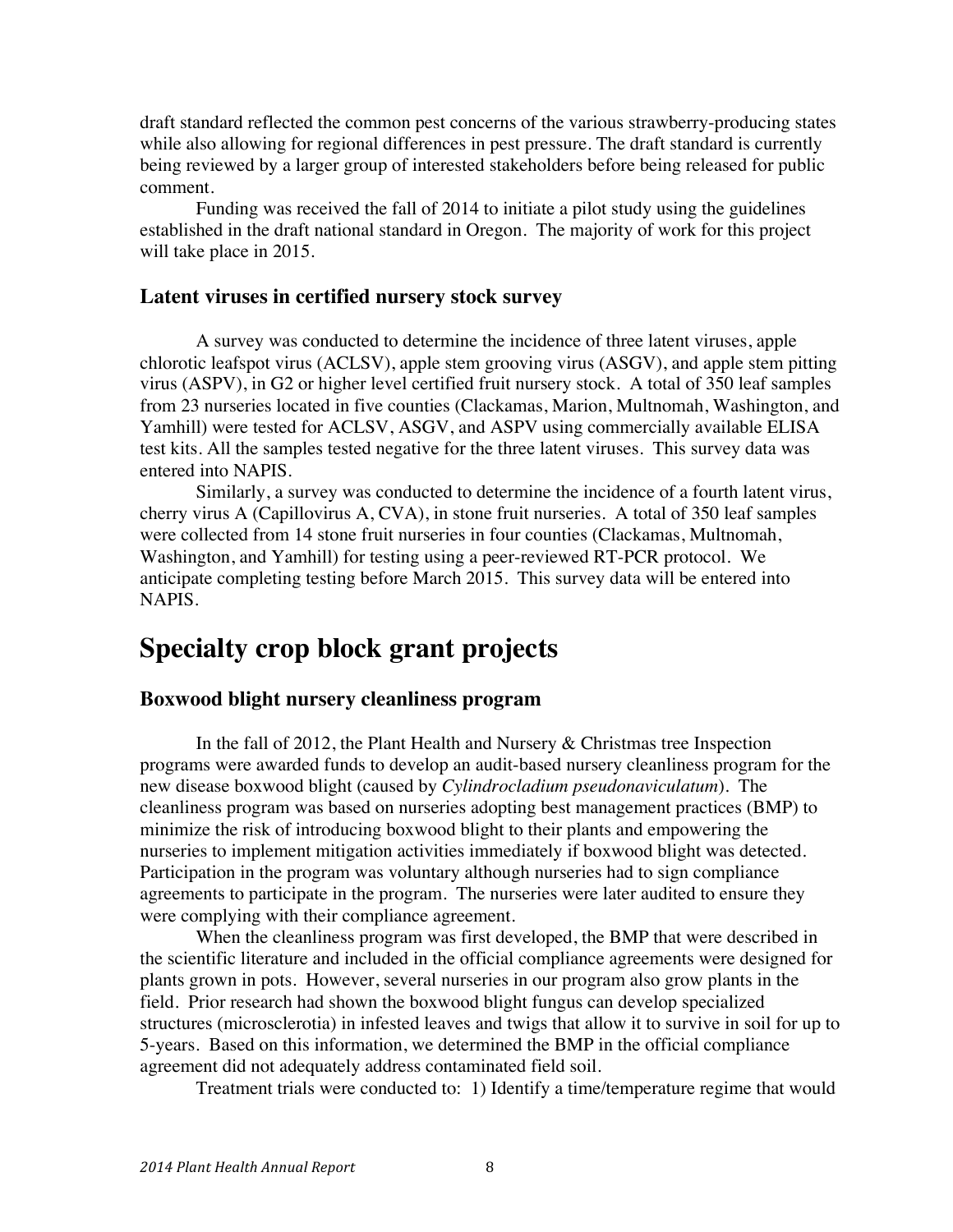kill boxwood blight in infested leaves; and, 2) Verify the efficacy of the time/temperature regime with controlled experiments conducted in raised beds at the ODA's Hawthorne Facility.

Replicated trials were conducted in the laboratory to determine what time/temperature regime would effectively eliminate boxwood blight from infested leaves. To simulate natural conditions during heat treatment, one set of infested leaves was kept moistened (winter/spring conditions) while a second set was allowed to dry (summer/fall conditions). The leaves were then placed in a moist chamber to stimulate sporulation. Based on this experiment, the presence of moisture during heat treatment enhanced the pathogen's ability to survive (Table 5). However, extended exposure to temperatures of 40°C or higher effectively killed the pathogen in infested leaves, particularly if conditions were dry.

| Time in heat | Percentage of infested leaves sporulating post-treatment |                                 |  |                         |  |  |  |
|--------------|----------------------------------------------------------|---------------------------------|--|-------------------------|--|--|--|
| treatment    |                                                          | <b>High moisture conditions</b> |  | Low moisture conditions |  |  |  |
|              | $40^{\circ}$ C                                           | $50^{\circ}$ C                  |  | $50^{\circ}$ C          |  |  |  |
| $30$ -min    | ۱00                                                      |                                 |  |                         |  |  |  |
| -n           |                                                          |                                 |  |                         |  |  |  |
| z-n          | -91.                                                     |                                 |  |                         |  |  |  |
|              |                                                          |                                 |  |                         |  |  |  |

**Table 5.** Percentage of leaves sporulating after heat treatment in the laboratory under differing environmental conditions.

Steam treatment trials were conducted in a raised bed located at the ODA's Hawthorne Facility. The raised bed was  $8' \times 8' \times 8''$  (L x W x D) in size and filled with native soil. For the experiment, a total of 45 sachets containing five infected leaves each were used. The sachets were located in the four corners of the raised bed as well as in the middle. At each location, the sachets were buried at three depths (2", 6" and 12") with three sachets placed at each depth. Following steam treatment, the sachets were removed and then plated out onto glucose yeast extract tyrosine agar to determine if the pathogen survived the treatment.

Based on the preliminary time/temperature data obtained from the laboratory experiments, 50°C was chosen as the target temperature and 60-min as the target time for steam treatment. To monitor the steam treatment, temperature probes were placed with the sachets at each location and depth, and then monitored at 5-min intervals to ensure the soil reached 50°C for at least 60-min (Figure 1).

Once the soil returned to near ambient temperatures, the sachets were removed and plated as described above. After 1-wk, the plated leaves were examined for *C. pseudonaviculatum*. The pathogen was not recovered from any of the leaves, indicating the steam treatment successfully eliminated the pathogen from the soil at all three depths. This experiment was replicated, with identical results from the second steam treatment; no *C. pseudonaviculatum* was recovered from the infested leaves.

Based on these results, steam treating soil to 50°C for 60-min is an effective way to eliminate boxwood blight inoculum from the soil.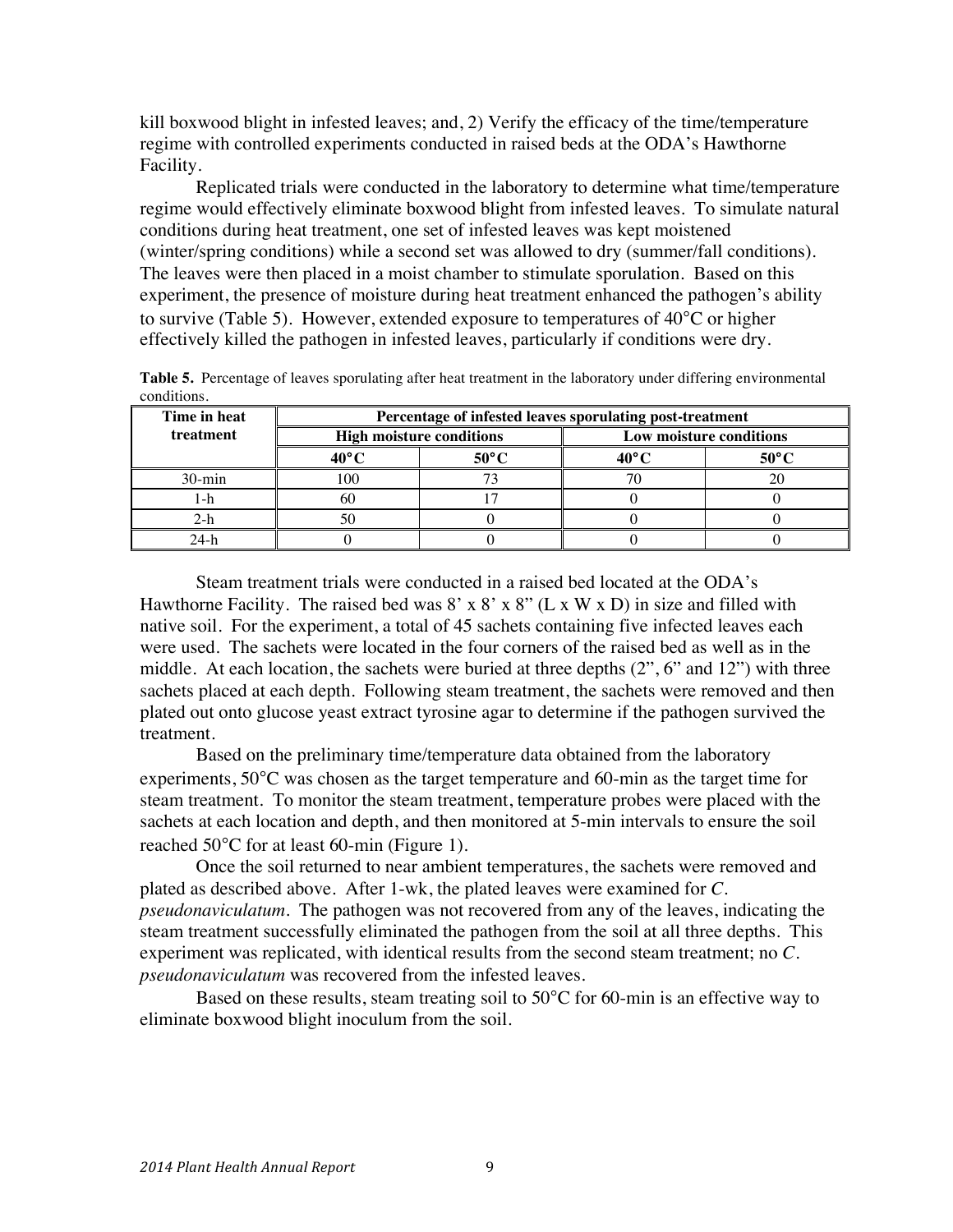

### **Onion smut survey**

Funding was received the fall of 2014 to conduct a survey for onion smut in Malheur County. A previous, unofficial report of this disease in the county resulted in the loss of the Australian market. The goal of this survey is to officially determine if onion smut is present in Malheur County and, if present, to implement mitigation measures to prevent further spread.

Because of the biology of the pathogen and normal farming practices for onions in Malheur County, this survey will take place the spring of 2015. Inspectors will follow a protocol established by and acceptable to Australia while conducting the survey. Australia's protocol requires 3-yr of survey data, so we anticipate continuing this survey effort in 2016 and 2017.

Each year, 10% of the onion fields planted in the county will be surveyed. The fields will be randomly selected. Within each field,  $10\%$  of the plants will be visually inspected as described in the NSHS Reference Manual B: Seed Health Testing and Phytosanitary Field Inspection Methods. Suspicious plants will be collected and examined in the laboratory for onion smut. Should the pathogen be detected, a delimitation protocol will be used to determine the extent of the infection and mitigation measures will be implemented to prevent further spread.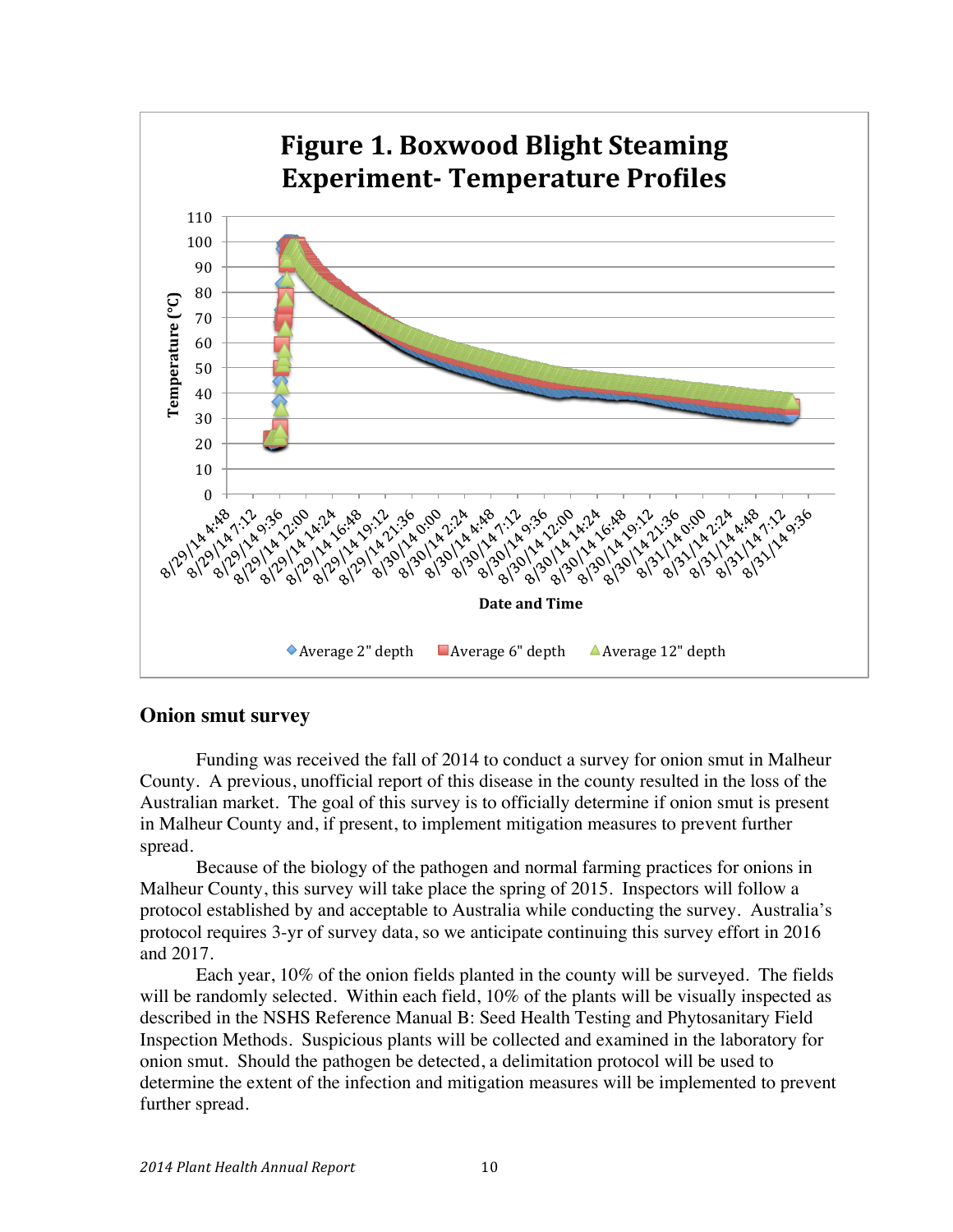## **Field Inspection and Certification Programs**

### **Allium White Rot Inspection**

In 2014, ODA staff inspected a total of 64 garlic (*Allium sativum*) fields (1,507 acres) in seven counties for the presence of white rot caused by *Sclerotium cepivorum*. This voluntary certification program offers a 100% visual inspection designed to find single strikes (plants) infected with white rot in the field. Allium white rot was found in nine fields in 2014, with all infested fields found in Central Oregon (Crook and Jefferson counties) (Table 6). This certification program supports the interstate movement of garlic seed.

| County       | No. of fields inspected | No. of acres inspected | No. of infested fields |
|--------------|-------------------------|------------------------|------------------------|
| <b>Crook</b> |                         | 120                    |                        |
| Jefferson    | 32                      | 825                    |                        |
| Klamath      |                         |                        |                        |
| Marion       |                         | 211                    |                        |
| Morrow       |                         | 166                    |                        |
| Sherman      |                         | 59                     |                        |
| Yamhill      |                         |                        |                        |

**Table 6.** Allium white rot inspection results for 2014.

## **Potato Late Blight Inspection**

In 2014, the ODA staff conducted surveys of potato (*Solanum tuberosum*) fields for late blight, caused by *Phytophthora infestans*. This survey supports the export of fresh potatoes to Taiwan. A total of 102 fields (6,181 acres) from four counties were inspected for late blight (Table 7). No potato late blight was found.

| County        | No. fields inspected   No. acres inspected |       | <b>Results</b>       |
|---------------|--------------------------------------------|-------|----------------------|
| Klamath       |                                            | 2,969 | No late blight found |
| <b>Morrow</b> |                                            | 602   | No late blight found |
| Umatilla      |                                            | 2,474 | No late blight found |
| Washington    |                                            | 136   | No late blight found |

**Table 7.** Potato late blight inspection results for 2014.

### **Seed Crop Field Inspections**

In 2014, the ODA staff inspected 766 seed crop fields (14,193 acres) for the presence of seed-borne or seed-associated pests of concern. Inspectors surveyed for the presence of more than 100 different pathogens and other pests associated with 31 different host crops in 20 counties. Around 31% (238 fields) of the inspected fields were found with at least one pest of concern. The four most commonly observed diseases were pea downy mildew (*Peronospora viciae*), carrot bacterial leaf blight (*Xanthomonas hortorum* pv. *carotae*), scape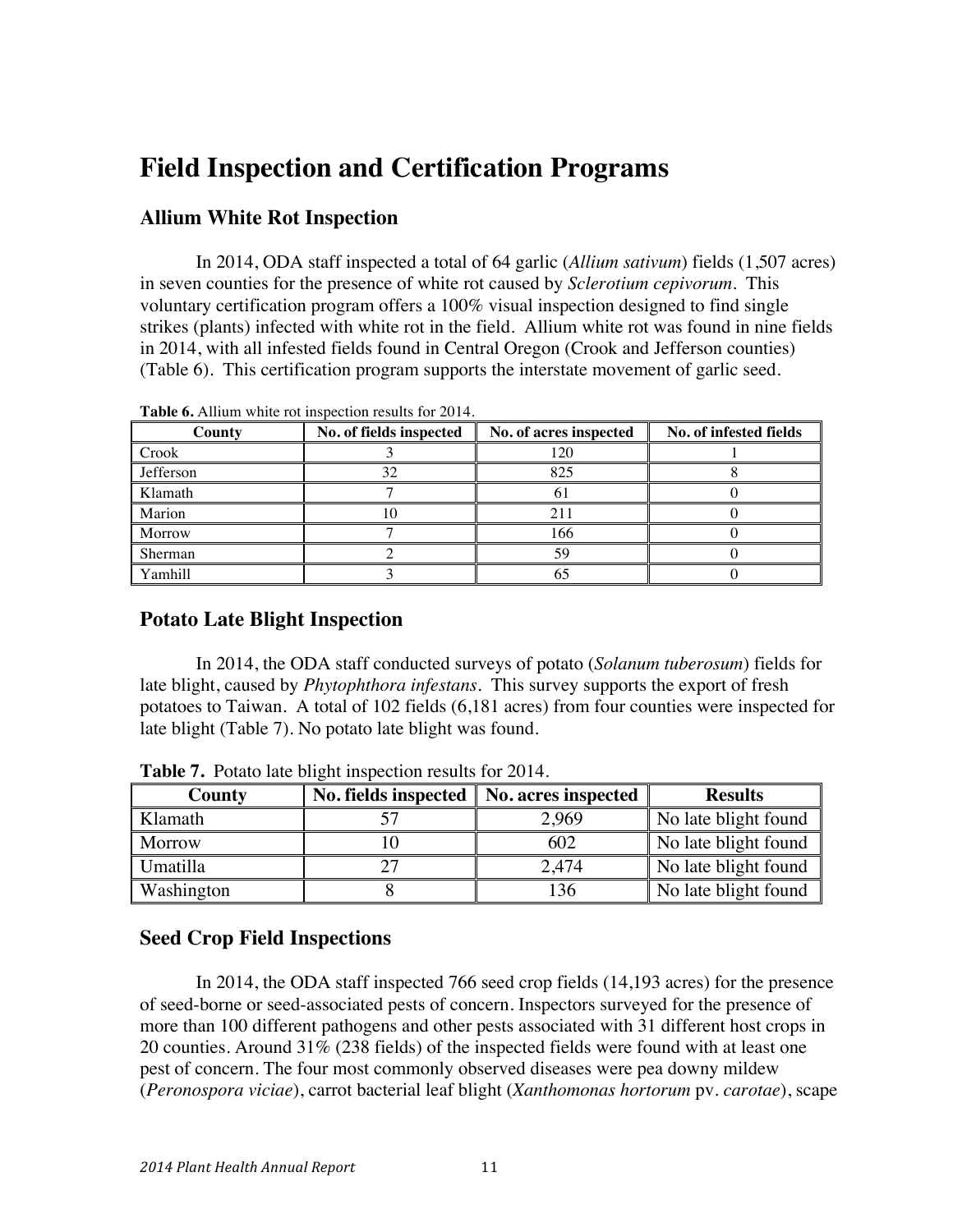blight of onion (*Botrytis* sp.), and corn common smut (*Ustilago maydis*). Their disease incidences were 59%, 42%, 38%, and 29%, respectively (Table 8).

| Crop                                    | County     | No. fields<br>inspected | Acres<br>inspected | Pests of concern detected (No. of<br>fields)                                                                                    |
|-----------------------------------------|------------|-------------------------|--------------------|---------------------------------------------------------------------------------------------------------------------------------|
| Alfalfa (Medicago                       | Baker      | 1                       | 65                 |                                                                                                                                 |
| sativa)                                 | Gilliam    | 1                       | 15                 |                                                                                                                                 |
|                                         | Jefferson  | 1                       | 40                 |                                                                                                                                 |
|                                         | Lane       | 1                       | 30                 |                                                                                                                                 |
|                                         | Malheur    | 3                       | 136                | Ditylenchus dipsaci (1), Alfalfa<br>mosaic virus (1), Cuscuta sp. (1)                                                           |
|                                         | Morrow     | 1                       | 35                 | Cirsium arvense, Cuscuta sp.                                                                                                    |
|                                         | Umatilla   | 1                       | 47                 | Ditylenchus dipsaci                                                                                                             |
|                                         | Union      | 5                       | 154                | Cirsium arvense (4)                                                                                                             |
|                                         | Wasco      | 1                       | 70                 |                                                                                                                                 |
| Allium - Elephant garlic<br>(Allium)    | Marion     | $\overline{2}$          | 99                 | Sclerotium cepivorum (1)                                                                                                        |
| $\text{Allium} - \text{Union} (Allium)$ | Jefferson  | 7                       | 78                 | Botrytis sp. (2)                                                                                                                |
| cepa)                                   | Lane       | 1                       | 3                  |                                                                                                                                 |
|                                         | Linn       | $\overline{2}$          | 33                 | <i>Botrytis</i> sp. (2)                                                                                                         |
|                                         | Malheur    | 6                       | 61                 | <i>Botrytis</i> sp. (1)                                                                                                         |
|                                         | Marion     | 8                       | 91                 | Botrytis sp. (4)                                                                                                                |
| Bean (Phaseolus<br><i>vulgaris</i> )    | Baker      | $\overline{2}$          | 2                  | Bean common mosaic virus (1),<br>Xanthomonas axonopodis pv.<br>phaseoli (1)                                                     |
|                                         | Malheur    | 14                      | 330                |                                                                                                                                 |
|                                         | Morrow     | 2                       | 113                |                                                                                                                                 |
|                                         | Umatilla   | $\mathbf{1}$            | 27                 |                                                                                                                                 |
| Beta-Beet (Beta<br><i>vulgaris</i> )    | Washington | 1                       | 14                 |                                                                                                                                 |
| Beta - Swiss chard (Beta                | Clackamas  | 1                       | 14                 |                                                                                                                                 |
| <i>vulgaris</i> )                       | Marion     | 3                       | 33                 |                                                                                                                                 |
| Brassica – Arugula                      | Clackamas  | 1                       | 15                 |                                                                                                                                 |
| (Brassica eruca)                        | Marion     | $\overline{4}$          | 21                 | Sclerotinia sclerotiorum                                                                                                        |
| Brassica - Cabbage                      | Clackamas  | 3                       | 19                 |                                                                                                                                 |
| (Brassica oleracea)                     | Douglas    | 3                       | 17                 | Leptosphaeria maculans (Phoma<br>lingam(1)                                                                                      |
|                                         | Lane       | 7                       | 39                 |                                                                                                                                 |
|                                         | Linn       | 1                       | 5                  | Alternaria brassicicola (A.<br>circinans) (1), Leptosphaeria<br>maculans (Phoma lingam) (1),<br>Mycosphaerella brassicicola (2) |
|                                         | Malheur    | 1                       | $\overline{4}$     |                                                                                                                                 |

**Table 8.** Seed crop field inspection results by crop and county for 2014.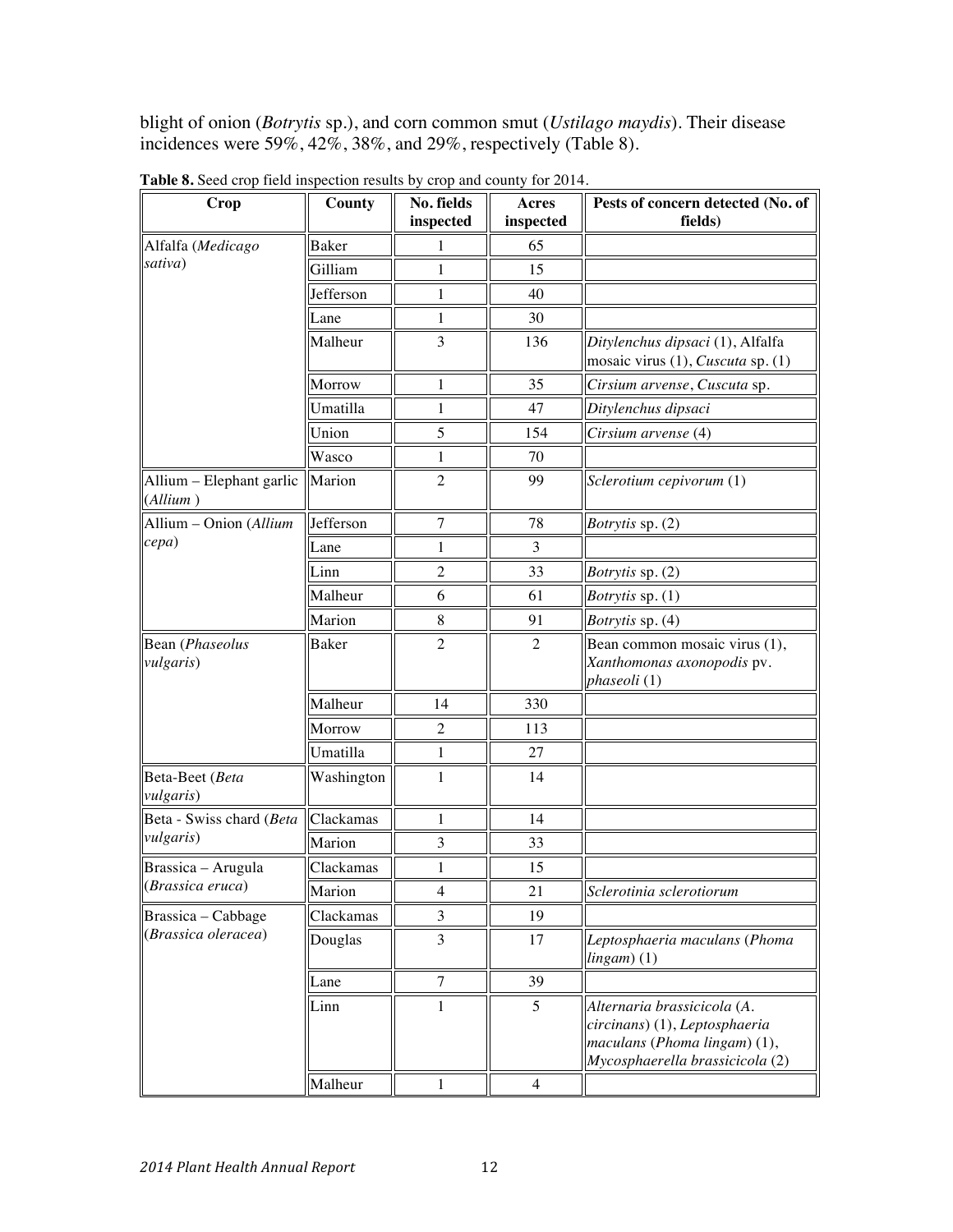|                                          | Marion     | 22             | 210         | Alternaria brassicae (A. herculea)<br>(1), Leptosphaeria maculans<br>(Phoma lingam) (1),<br>Mycosphaerella brassicicola (3),<br>Peronospora parasitica (1),<br>Sclerotinia sclerotiorum (3) |
|------------------------------------------|------------|----------------|-------------|---------------------------------------------------------------------------------------------------------------------------------------------------------------------------------------------|
| Brassica - Kale                          | Linn       | 1              | 33          |                                                                                                                                                                                             |
| (Brassica oleracea)                      | Marion     | 3              | 45          | Altermaria brassicae, Sclerotinia<br>sclerotiorum                                                                                                                                           |
| Brassica - Mustard                       | Linn       | $\mathbf{1}$   | 10          |                                                                                                                                                                                             |
| (Brassica sp.)                           | Malheur    | 1              | 15          |                                                                                                                                                                                             |
| Brassica - Turnip<br>(Brassica rapa)     | Malheur    | 3              | 120         |                                                                                                                                                                                             |
| Carrot (Daucus carota)                   | Crook      | 7              | 185         |                                                                                                                                                                                             |
|                                          | Deschutes  | 5              | 110         | Sclerotinia sclerotiorum (2)                                                                                                                                                                |
|                                          | Jefferson  | 116            | 3,720       | Alternaria radicina (13),<br>Xanthomonas campestris pv.<br>carotae (56)                                                                                                                     |
|                                          | Klamath    | $\overline{2}$ | 18          | Xanthomonas campestris pv.<br>carotae (1)                                                                                                                                                   |
|                                          | Malheur    | 6              | 63          | Xanthomonas campestris pv.<br>carotae (1)                                                                                                                                                   |
|                                          | Marion     | $\overline{7}$ | 3           | Xanthomonas campestris pv.<br>carotae (2)                                                                                                                                                   |
|                                          | Morrow     | $\overline{2}$ | 95          | Xanthomonas campestris pv.<br>carotae (1)                                                                                                                                                   |
|                                          | Wasco      | 2              | 90          | Xanthomonas campestris pv.<br>carotae (1)                                                                                                                                                   |
| Clover (Trifolium sp.)                   | Clackamas  | $\overline{2}$ | 23          |                                                                                                                                                                                             |
|                                          | Lane       | 3              | 162         |                                                                                                                                                                                             |
|                                          | Linn       | 3              | 277         |                                                                                                                                                                                             |
|                                          | Washington | 1              | 45          |                                                                                                                                                                                             |
|                                          | Yamhill    | $\mathbf{1}$   | $\sqrt{48}$ |                                                                                                                                                                                             |
| Coriander (Coriandrum<br>sativum)        | Linn       | $\overline{7}$ | 257         |                                                                                                                                                                                             |
| Corn (Zea mays)                          | Malheur    | 45             | 581         | Ustilago maydis (37), High Plain<br>Virus $(5)$ , virus symptoms $(3)$                                                                                                                      |
|                                          | Morrow     | 12             | 146         | Ustilago maydis (1), High Plain<br>Virus $(1)$                                                                                                                                              |
|                                          | Umatilla   | 244            | 1942        | Ustilago maydis (47), High Plain<br>Virus $(2)$ , virus symptoms $(3)$                                                                                                                      |
| Corn salad (Valerianella<br>locusta)     | Jefferson  | 1              | $\leq$ 1    |                                                                                                                                                                                             |
| Cucurbit - Cucumber<br>(Cucumis sativus) | Linn       | 3              | 36          | Pseudomonas syringae pv.<br>lachrymans (2)                                                                                                                                                  |
|                                          | Marion     | 8              | 82          | Pseudomonas syringae pv.<br>lachrymans (1), Cucumber mosaic                                                                                                                                 |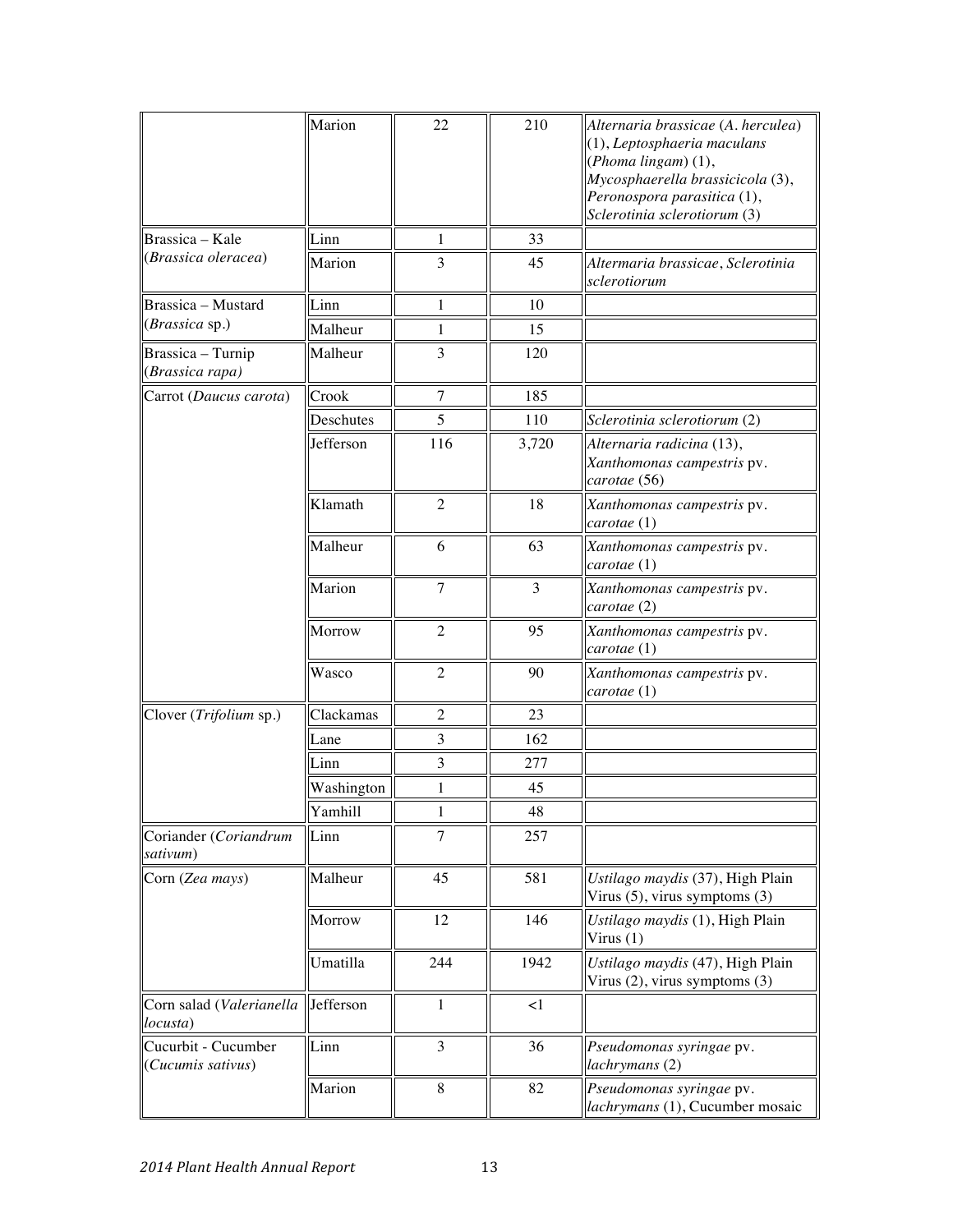|                                         |            |                |                | virus(1)                                                                         |
|-----------------------------------------|------------|----------------|----------------|----------------------------------------------------------------------------------|
| Curcurbit – Pumpkin<br>(Curcurbita sp.) | Linn       | 1              | 3              | Virus symptoms                                                                   |
| Curcurbit – Squash<br>(Curcurbit sp.)   | Linn       | $\overline{2}$ | 16             | Pseudomonas syringae pv.<br>lachrymans (2)                                       |
| Dill (Anethum<br>graveolens)            | Linn       | $\overline{2}$ | 17             |                                                                                  |
| Lettuce (Lactuca sativa)                | Malheur    | 5              | 81             |                                                                                  |
| Oat (Avena sativa)                      | Marion     | 1              | 33             |                                                                                  |
| Parsley (Petroselinum                   | Jefferson  | $\mathbf 1$    | 10             |                                                                                  |
| crispum)                                | Lane       | 3              | 28             | Septoria petroselini (3)                                                         |
|                                         | Linn       | 3              | 21             |                                                                                  |
|                                         | Marion     | $\mathbf{1}$   | 13             | Septoria petroselini                                                             |
| $\text{Pea}$ ( <i>Pisum sativum</i> )   | Lane       | 1              | 27             | Pea Enation Mosaic Virus,<br>Peronospora viciae                                  |
|                                         | Linn       | 11             | 84             | Pea Enation Mosaic Virus (1),<br>Peronospora viciae (9), multiple<br>virus $(1)$ |
|                                         | Malheur    | 23             | 461            | Peronospora viciae (3)                                                           |
|                                         | Marion     | 12             | 122            | Pea Enation Mosaic Virus (2),<br>Peronospora viciae (9)                          |
|                                         | Polk       | 1              | 85             | Peronospora viciae (5)                                                           |
|                                         | Umatilla   | $\overline{2}$ | 56             |                                                                                  |
|                                         | Washington | $\mathbf{1}$   | 38             | Pea Enation Mosaic Virus (1),<br>Peronospora viciae (3)                          |
| Radish (Raphanus                        | Benton     | $\mathbf{1}$   | 27             |                                                                                  |
| sativus)                                | Clackamas  | $\overline{2}$ | 38             |                                                                                  |
|                                         | Crook      | $\mathbf 1$    | 13             |                                                                                  |
|                                         | Lane       | $\overline{7}$ | 132            |                                                                                  |
|                                         | Linn       | 8              | 172            |                                                                                  |
|                                         | Malheur    | 13             | 308            |                                                                                  |
|                                         | Marion     | 15             | 310            |                                                                                  |
|                                         | Yamhill    | $\overline{4}$ | 103            |                                                                                  |
| Rocket (Eruca sativa)                   | Lane       | 1              | 10             |                                                                                  |
|                                         | Marion     | $\mathbf 1$    | 10             |                                                                                  |
| Rye (Spinacia oleracea)                 | Marion     | $\mathbf{1}$   | 17             |                                                                                  |
| Rutabaga (Brassica<br>napus)            | Lane       | $\mathbf 1$    | 12             |                                                                                  |
| Spinach (Spinacia                       | Benton     | 3              | 55             |                                                                                  |
| oleracea)                               | Lane       | 1              | 15             |                                                                                  |
|                                         | Marion     | 16             | 409            | Virus symptoms (1), Cladosporium<br>spp. (4)                                     |
|                                         | Union      | 1              | 15             |                                                                                  |
|                                         | Washington | $\mathbf{1}$   | $\overline{4}$ |                                                                                  |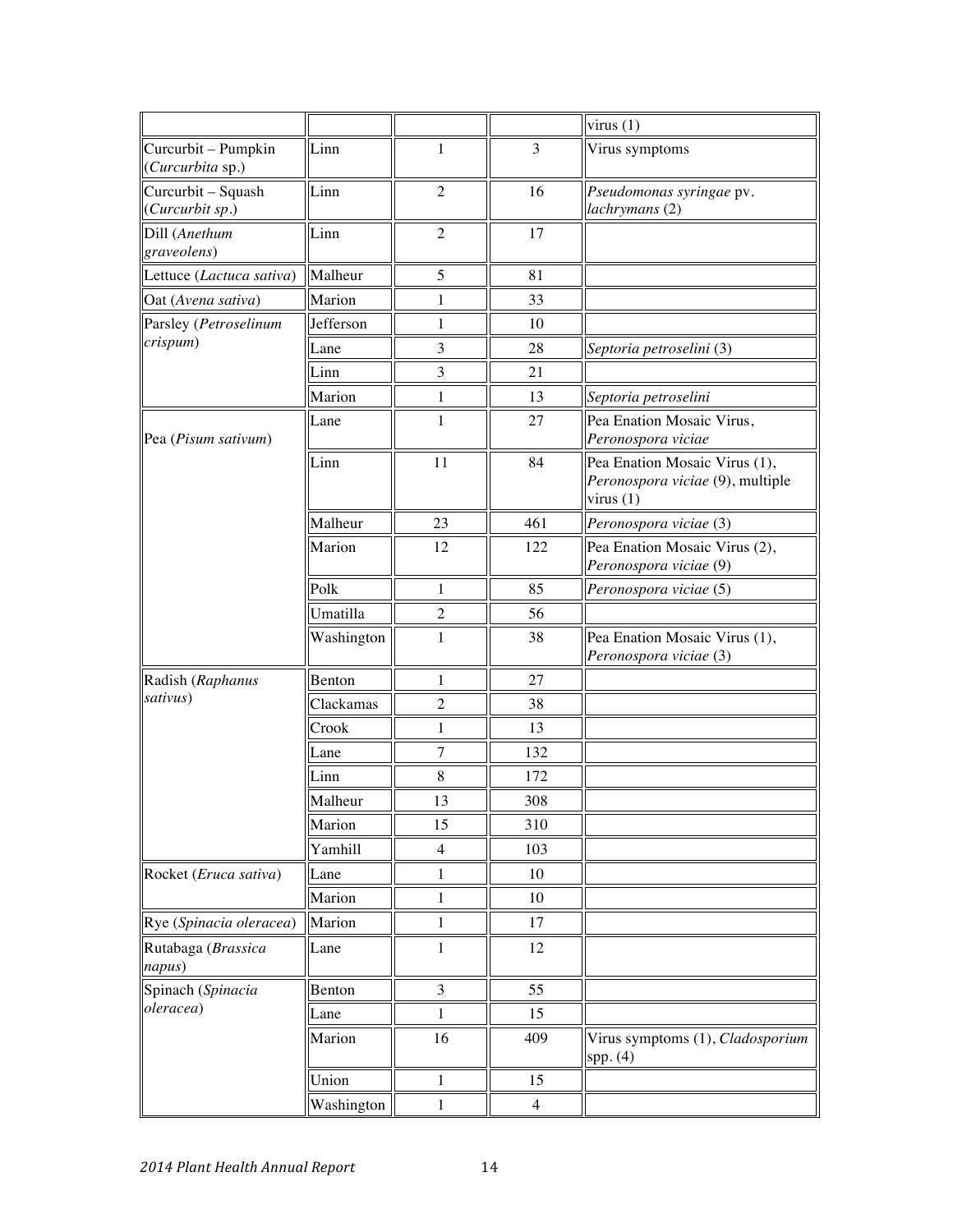|                                                     | Yamhill     |            | 90              | $\vert$ Cladosporium spp. (1) |
|-----------------------------------------------------|-------------|------------|-----------------|-------------------------------|
| Sunflower (Helianthus                               | Marion      |            | 6               |                               |
| annuus)                                             | Morrow      | ◠          | 250             |                               |
|                                                     | Union       | 17         | 1150            |                               |
|                                                     | Washington  |            |                 |                               |
|                                                     | Yamhill     |            |                 |                               |
| Bird's foot trefoil (Lotus<br><i>corniculatus</i> ) | Linn        |            | 16              |                               |
| Total: 31 crops                                     | 20 counties | 766 fields | 14,193<br>acres |                               |

## **Laboratory seed testing**

### **Export seed**

In 2014, Plant Health staff conducted tests to detect specific seed-borne fungi, bacteria, nematodes, viruses, pests, weeds, and other miscellaneous problems. Seed were tested according to standard, officially accepted protocols for the target organism(s). A total of 11,780 tests were conducted on 9,551 seed lots from more than 15 different crops, mainly grasses and vegetables. Compared to 2013, this represents a 16.5% increase in the number of seed lots tested. About 4% of the lots tested positive for one or more organisms of regulatory concern (Table 9). The seed lots were tested at the request of Oregon seed exporters to meet the phytosanitary requirements of their international and interstate customers.

## **Endophyte testing**

In 2014, the Plant Health Laboratory received 53 seed lots of forage grass seed varieties to be tested for the presence of the endophyte fungus, *Epichloe* sp. Endophyte species grow in the grass tissue and produce alkaloids that can be toxic to livestock. To qualify for an endophyte tag, no more than 5% of the seeds in a lot can be infected with the fungus. Eight seed lots tested positive for Epichloe sp. and were ineligible to receive the endophyte tag.

## **Official certification and testing programs**

## **Virus certification of nursery stock**

Twenty-three nurseries participated in Oregon's virus ornamental and fruit tree certification program in 2014. *Malus* (apples and crabapples), *Prunus* (fruiting and ornamental cherries, fruiting and ornamental plums, peaches, apricots, etc.), *Pyrus* (domestic pears, Asian pears, and flowering pears), and *Cydonia* (quince) are included in the testing program.

Individual *Prunus* mother trees (scions) and rootstock are tested each year for *prune dwarf virus* (PDV) and *Prunus necrotic ringspot virus* (PNRSV). *Malus*, *Pyrus*, and *Cydonia*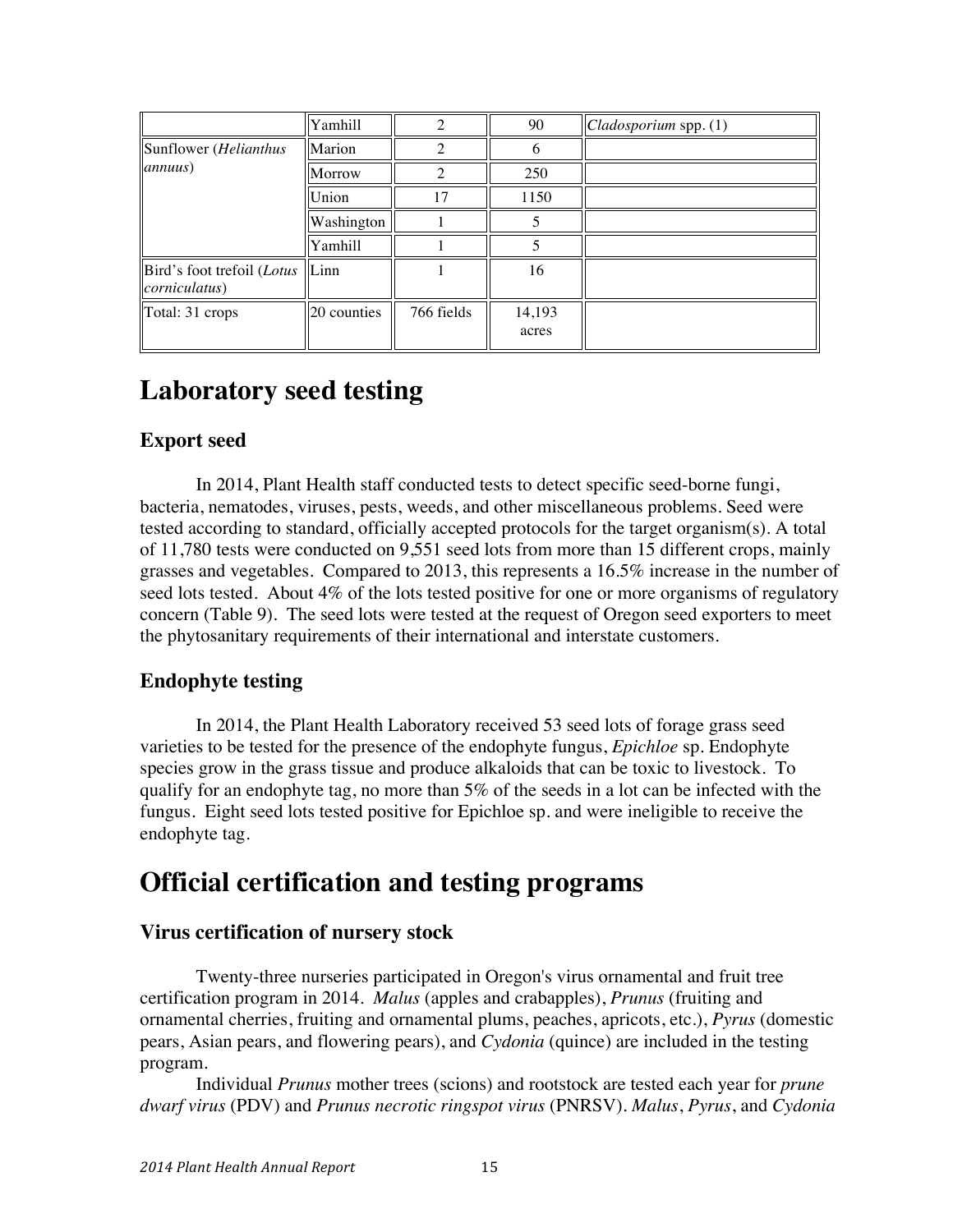scion and rootstock plants are tested for *tomato ringspot virus* (ToRSV). Foliar samples were collected in the spring and tested for the target viruses using commercially available ELISA test kits. About 0.003% of the field samples were PDV-positive out of 1,705 samples collected, 0.003% were PNRSV-positive out of 1,702 samples collected, and 0.00% were ToRSV-positive out of 7,527 samples collected. In addition, no positive detections were found during a spot check of *Malus* for apple chlorotic ringspot virus (629 samples) this season.

| Pathogen/pest test                       | # tests          | # tests passed | # tests positive |  |  |  |
|------------------------------------------|------------------|----------------|------------------|--|--|--|
|                                          | conducted        |                |                  |  |  |  |
| Pest & Disease + Soil                    | 7,013            | 6,686          | 327              |  |  |  |
|                                          | <b>FUNGI</b>     |                |                  |  |  |  |
| Israel seed wash                         | 50               | 44             | 6                |  |  |  |
| Korea seed wash                          | 224              | 210            | 14               |  |  |  |
| Tilletia sp.                             | 1,311            | 1,283          | 28               |  |  |  |
| Urocystis sp.                            | 125              | 125            | $\mathbf{0}$     |  |  |  |
| Ustilago sp.                             | 13               | $\theta$       | 13               |  |  |  |
| Gloeotinia sp.                           | 232              | 199            | 33               |  |  |  |
| Phoma/Kabatiella grow out                | 83               | 83             | $\boldsymbol{0}$ |  |  |  |
| Other fungi                              | 152              | 146            | 6                |  |  |  |
| Subtotal                                 | 2,190            | 2,090          | 100              |  |  |  |
|                                          | <b>NEMATODES</b> |                |                  |  |  |  |
| Anguina sp.                              | 603              | 595            | 8                |  |  |  |
| Ditylenchus sp.                          | 409              | 409            | $\overline{0}$   |  |  |  |
| Other nematode                           | 1,047            | 1,044          | 3                |  |  |  |
| Subtotal                                 | 2,059            | 2,048          | 11               |  |  |  |
|                                          | <b>BACTERIA</b>  |                |                  |  |  |  |
| Corynebacterium rathayi                  | 235              | 227            | $\,8\,$          |  |  |  |
| Clavibacter sp.                          | 25               | 22             | 3                |  |  |  |
| Pseudomonas sp.                          | 44               | 39             | 5                |  |  |  |
| Xanthomonas sp.                          | 35               | 33             | $\overline{2}$   |  |  |  |
| Subtotal                                 | 339              | 321            | 18               |  |  |  |
| <b>WEEDS &amp; PARASITIC SEED PLANTS</b> |                  |                |                  |  |  |  |
| Orobanche minor                          | 111              | 111            | $\boldsymbol{0}$ |  |  |  |
| Glyceria declinata                       | 23               | 23             | $\boldsymbol{0}$ |  |  |  |
| Subtotal                                 | 134              | 134            | $\overline{0}$   |  |  |  |
| <b>VIRUS</b>                             | 28               | 28             | $\boldsymbol{0}$ |  |  |  |
| <b>GRANT TOTAL</b>                       | 11,768           | 11,312         | 456              |  |  |  |

**Table 9.** Laboratory tests conducted on grass, vegetable, and other seed lots in 2014.

Audits of the nurseries were conducted to ensure compliance with current regulations (OAR 603-051-0855 to -0859). Growers were notified of any areas of non-compliance; the most common issue identified was the presence of broadleaf weeds in blocks of certified plants. Follow-up visits by ODA staff are underway to verify the nurseries have taken corrective actions.

A summary of the virus-free varieties grown by each participating nursery is sent yearly to state, federal, and Canadian officials to facilitate the movement of the nurseries' products.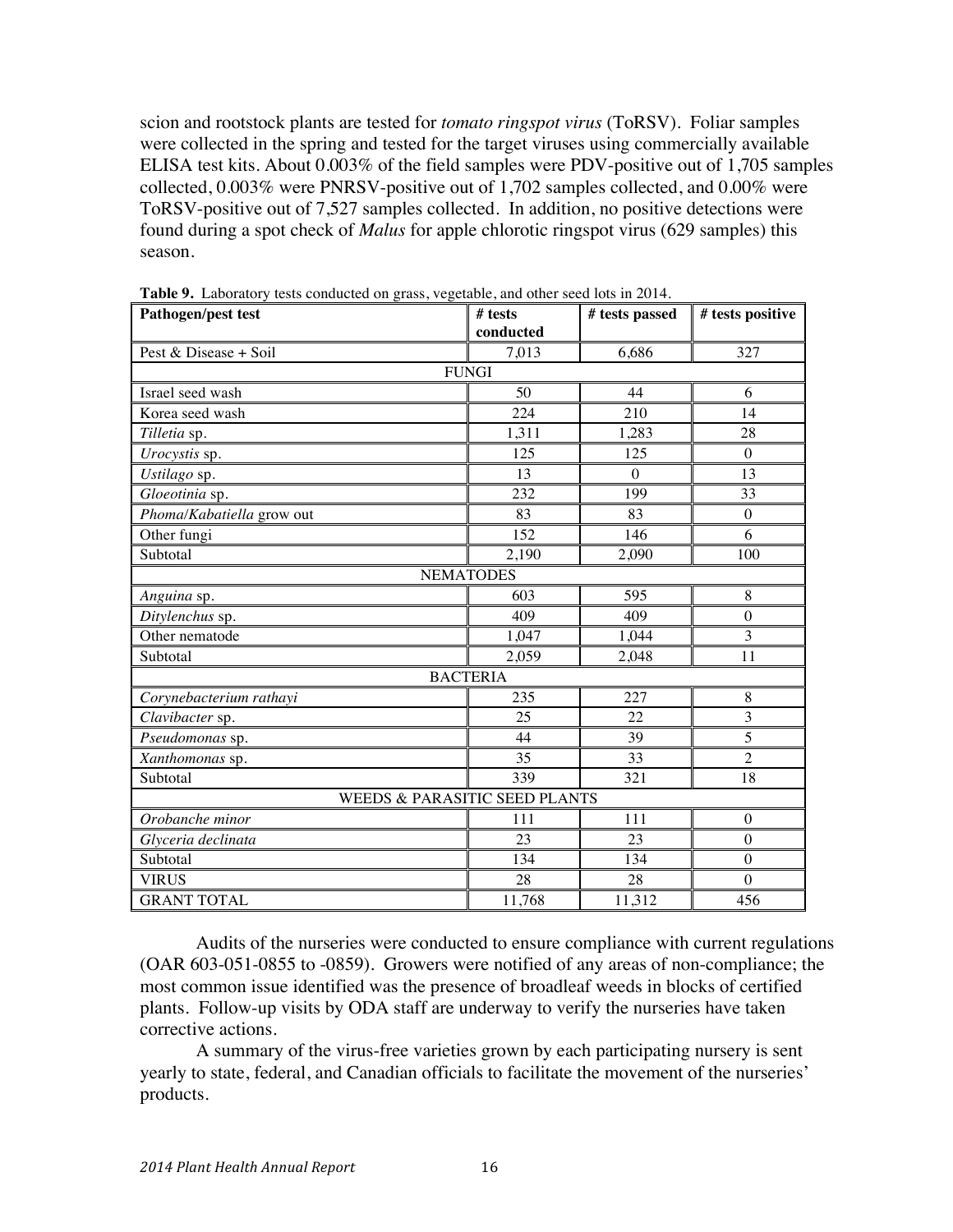### **Blueberry virus testing**

In 2014, we continued the official testing program of blueberry nursery stock for the viruses, blueberry scorch and blueberry shock. The program was implemented in 2004 at the request of nurseries to comply with the regulatory requirements of other states and countries. Nursery inspectors collect official samples from participating nurseries and submit the samples to the laboratory for testing. All testing is done with commercially available ELISA test kits. The sampling protocol was updated to streamline testing and provide for more uniform sample collection this year. The new protocol was based on the requirements described in the draft State Level Model Regulatory Standard: Systemic Pathogen-tested Certification Program for Blueberry Nursery Stock Production Systems for G4 plants.

In 2014, 1,578 leaf samples from twelve nurseries were tested. For each nursery, individual leaf samples from five plants of the same cultivar were combined into a single composite sample for testing. Of the composite samples tested, 22 were infected with Blueberry Shock Virus. The infected samples came from seven nurseries located in three counties (Clackamas, Marion, and Washington). The nursery owners were informed of the positive samples. No samples were positive for Blueberry Scorch Virus.

#### **Fresh blueberries to Korea program**

In 2014, the Plant Health Program continued to provide support for the export of fresh blueberries to Korea. This was the third year of shipping products to this new market. Orchards and packing houses must meet specific Korean phytosanitary requirements prior to export, including mandatory inspections of orchards for *Phytophthora ramorum*, tobacco ringspot virus, and tomato ringspot virus. Korean requirements stipulate the official inspection of 10% of all blueberry orchards in the state (a minimum of 650 acres in total) for these three pests.

To meet these requirements, Shipping Point Inspection staff visually inspected a total of 881.6 acres of blueberry orchards in nine counties (Benton, Clackamas, Linn, Marion, Morrow, Multnomah, Umatilla, Washington, and Yamhill). A total of six plant samples were collected and submitted to the laboratory for testing, four for *P. ramorum* and two for tomato ringspot virus. All samples tested negative for the pathogens of concern. The survey and testing results were submitted into NAPIS.

For 2014, 15 orchards and five packing houses met the requirements to ship fresh blueberries to Korea.

## **Survey and disease containment programs**

### *Phytophthora ramorum* **– Curry County**

This year was the second of the new *P. ramorum* Survey and Containment Program in Curry County as described in OAR 603-052-1230. The effort in Curry County changed in 2013 because of a lack of adequate funding to continue an eradication effort. Instead, the program transitioned to one of slow-the-spread, where treatment and survey efforts focused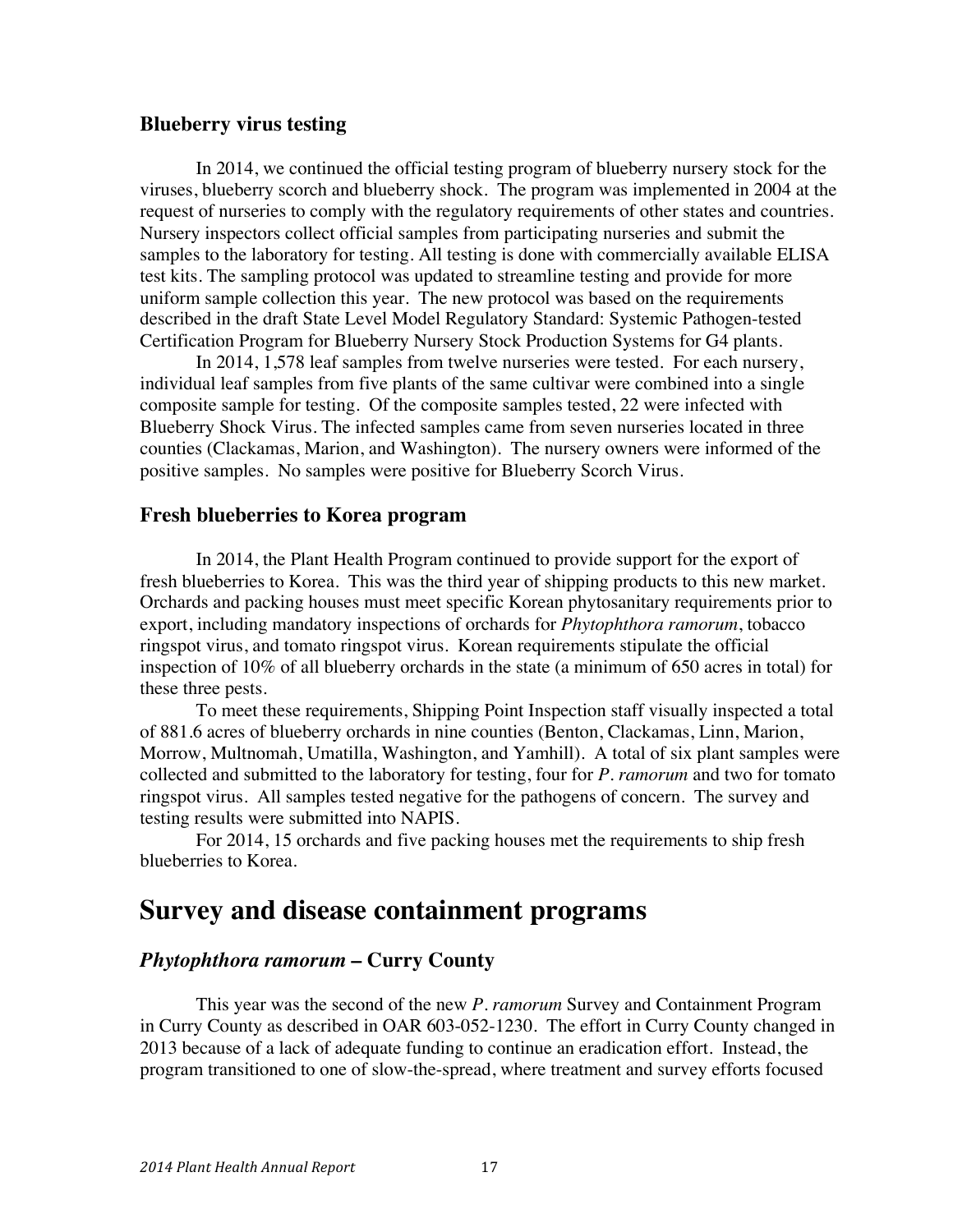on the leading edge of the infestation; in areas with established infestations (i.e., the generally infested area, GIA), treatments were left up to the land owners.

At the start 2014, the GIA was a 56 mi<sup>2</sup> area in and around the town of Brookings. As of September 17, 2014, aerial, ground, and stream-bait surveys conducted by the Oregon Department of Forestry (ODF) detected 34 new infected trees in and around the existing quarantine boundary. Several infestations were found within 1 mi of the quarantine boundary and one was found 0.3 mi outside of the quarantine boundary. The disease also intensified within 1 mi of the northern boundary of the GIA. These new detections will require a change to the quarantine boundary and to the GIA for 2015. Looking at the disease's epidemiology, preliminary analysis indicates the rate of disease spread has roughly doubled in the last 2-yr. This suggests disease spread may be more rapid with the slow-thespread effort than with the previous eradication effort.

The ODF has requested a meeting with the ODA, USDA Forest Service, and Oregon State University subject matter experts to discuss the future of the survey and containment program in Curry County.

#### *P. ramorum* **– nurseries**

Since 2004, all interstate shipments of Oregon nursery stock have been subject to the requirements of 7 CFR 301.92, the federal quarantine for *Phytophthora ramorum.* The quarantine established a quarantine area in Curry County, which encompassed the *P. ramorum* infestation in the mixed tanoak-conifer forests in and around the town of Brookings. It also regulated nursery stock grown throughout the entire state, mandating that each interstate shipper of host and associated host plant nursery stock be annual inspected and certified as free of *P.* ramorum.

In 2014, this federal program underwent a significant change. The USDA APHIS issued Federal Order DA-2014-2, which limited the requirements for annual inspection and certification to only those interstate-shipping nurseries that were found infested with *P. ramorum* on or after March 31, 2011. These nurseries would undergo an enhanced inspection and sampling protocol designed to identify all sources of *P. ramorum* infestation within their growing grounds and would be surveyed twice a year. The nurseries would also be required to enter into a compliance agreement with USDA, agreeing to certain activities in order to continue shipping interstate. If *P. ramorum* is found at the nursery, the compliance agreement must include best management practices to address identified sources of *P. ramorum*  contamination in the nursery. If a nursery that has been positive for *P. ramorum* since March 31, 2011, chose to stop shipping plants interstate, that nursery would fall under Oregon's state quarantine and be subject to inspections under state authority.

According to USDA APHIS, 18 nurseries fell into the category of positive for *P. ramorum* since March 31, 2011. One nursery had gone out of business. Three nurseries chose to ship plants intrastate only (opt-out) and 14 nurseries chose to participate in the federal certification program (opt-in). Nursery & Christmas tree Inspection Program staff inspected all remaining nurseries as required to receive their annual licenses.

In March 2014, three opt-out nurseries were inspected as required to meet state quarantine requirements (OAR 603-052-1230). A total of 89 samples (87 plant tissue and two water) were collected and tested for *P. ramorum*. The pathogen was detected at one nursery infecting *Pieris* 'Little Health', 'Forest Flame', and 'Flaming Silver', *Pieris* sp., and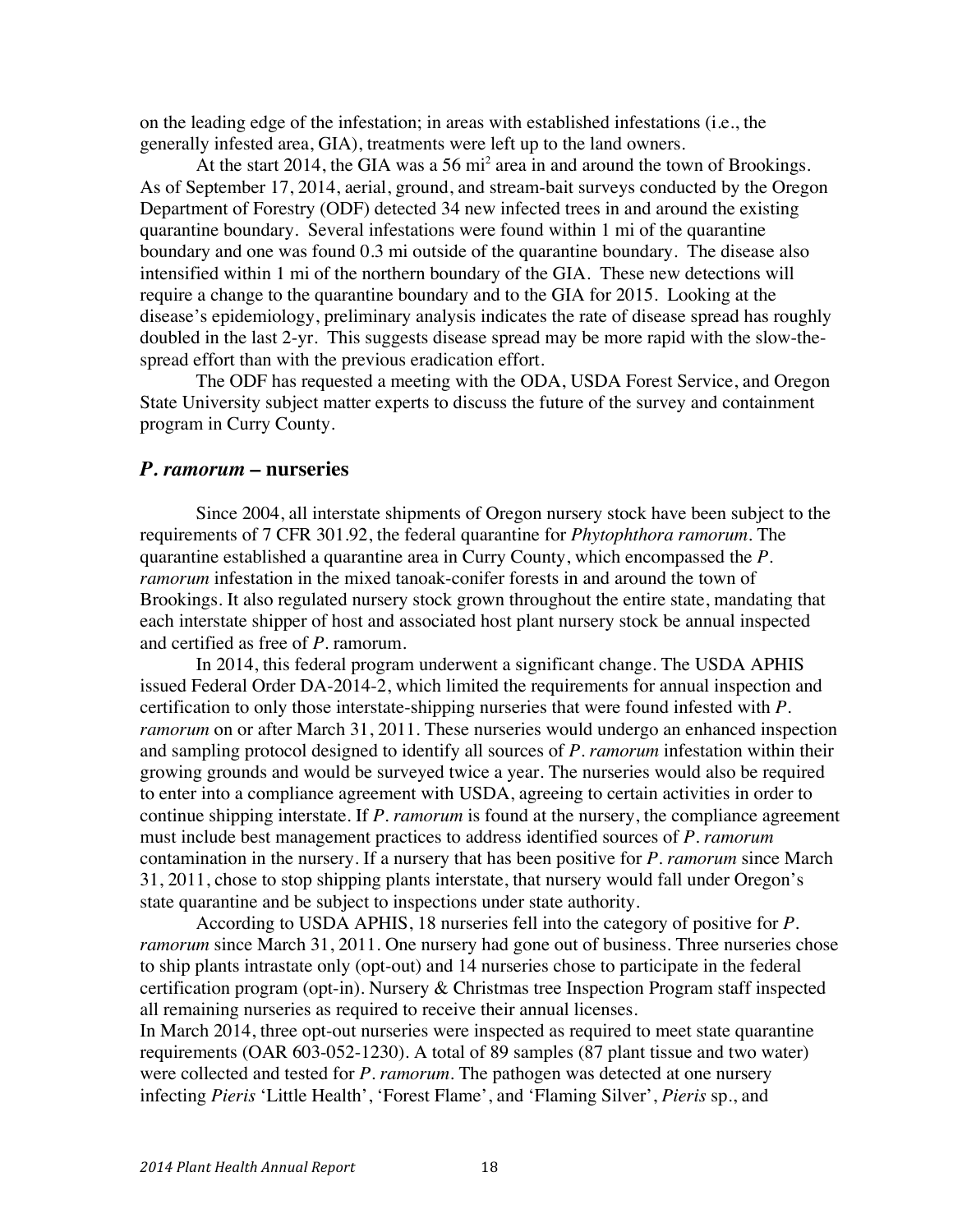*Rhododendron* 'Holden'. The USDA Confirmed Nursery Protocol (CNP) was enacted at the nursery and another 149 foliar, one water, and 10 soil samples were collected during the delimitation survey. Infected *Viburnum* sp., *Leucothoe axillaris*, *Rhododendron* 'Baden Baden', and soil substrate were found. The nursery decided to treat the positive soil using solarization. The infected plants were destroyed and neighboring plants put on hold for 90-d as required by the CNP. During the required hold period, another infected *Rhododendron* plant was found. A second delimitation survey was conducted and 23 plant, one water, and five soil samples were tested with no additional positives found. A hazard assessment conducted at the nursery found that susceptible host plants had been placed back into an area that had previously housed infected plants.

Fourteen nurseries participated in the federal *P. ramorum* certification program at its inception in March 2014. During the spring, 2,868 samples were collected from plants, used pots and potting media, and water sources. The pathogen was detected in five nurseries infecting: *Gaultheria shallon* (15 plants),*Rhododendron*, and *Rhododendron azalea* 'Hahn's Red' at nursery #1; *Rhododendron* sp. (3 plants) and used potting media at nursery #2; *Pieris taiwanensis*, *Pieris* 'Valley Valentine', *Pieris* 'Valley Rose', and a retention pond at nursery #3; *Rhododendron* sp. (2 plants), *Rhododendron* 'Lost Forest Holding', and used potting media at nursery #4; and used potting media at nursery #5. The USDA Confirmed Nursery Protocol (CNP) was enacted at the nurseries. Delimitation surveys detected additional positives in two *Rhododendron* sp. at nursery #2 and in *Pieris* 'Valley Valentine,'*Pieris* 'Valley Rose,' and soil substrate in two areas at nursery #3.

Of the five positive nurseries identified during the spring sampling period, three nurseries (#1, #2, and #5) elected to opt-out of the federal program and ship intrastate only, one nursery (#3) opted to participate in the multistate soil steaming pilot study, and one nursery (#4) had its federal compliance agreement revoked. At Nursery #4, a *Rhododendron*  'Purple Lace' was found infected during the 90-day hold period. Additional positive plants (*Rhododendron* 'Repen x Nygo Chief,' 'Unique,' and 'Scyntillation') and contaminated soil substrate were detected during the second delimitation survey. Nursery #3 also underwent a hazard assessment after eradication activities were completed, which identified mandatory best management practices (BMP) the nursery was required to include in their federal compliance agreement.

Ten nurseries were surveyed for *P. ramorum* during the fall sampling period for the federal certification program, with 2,016 plant, soil, and water samples collected. The pathogen was detected in two nurseries infecting: *Rhododendron* at nursery #7; and *Rhododendron* and a retention pond at nursery #8. The USDA CNP was enacted at the nurseries and additional positives were found. Nursery #7 had infected *Rhododendron* (eight plants), *Rhododendron*'Unique' (two plants), and soil substrate beneath the infected plants. Nursery #8 had infected *Rhododendron* (four plants) and stream runoff from the retention pond. After eradication activities were implemented, hazard assessments were conducted at both nurseries with mandatory BMPs included in their federal compliance agreements.

In addition to the required inspections of the nurseries positive for *P. ramorum* after March 31, 2011, ODA staff conducted trace forward/back investigations at several nurseries and residential sites as well as annual inspections at the remaining 3,185 nurseries. Foliar samples were collected for testing if suspicious symptoms were observed. For the trace forward/back investigations, 20 samples were collected from 11 sites, with *P. ramorum* detected infecting a *Camellia sinensis* 'Sochi' at a residence in Coos County; the infected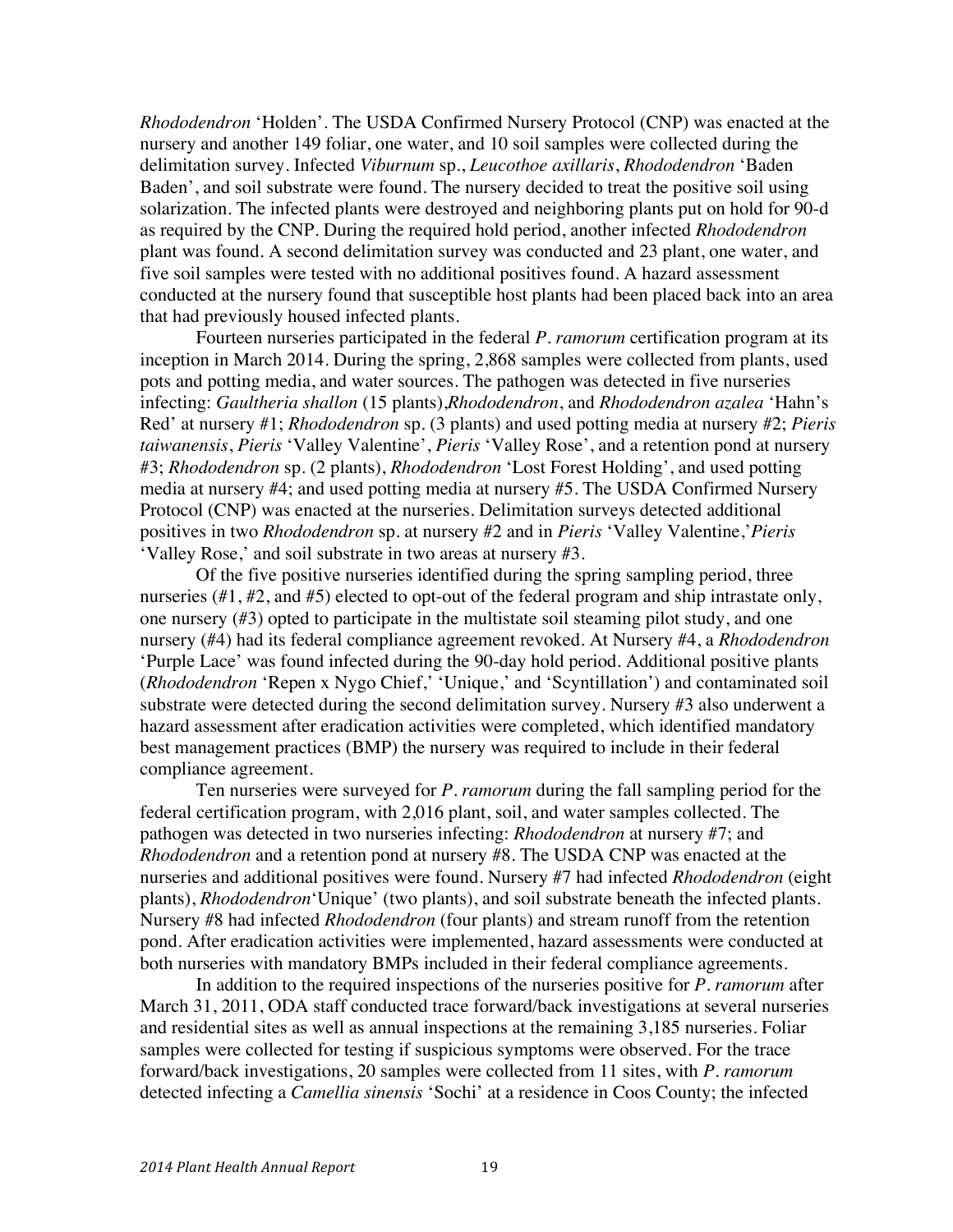plant had been received from a positive nursery in Washington state. The homeowner voluntarily destroyed the plant prior to receiving their test results. The USDA Confirmed Residential Protocol was enacted at the site, with no additional positives found. For the annual nursery inspections, 232 foliar samples were collected from 17 nurseries. *P. ramorum* was detected infecting two plants (*Rhododendron* 'Roseum Elegans' and 'Roseum 2') at one nursery. The USDA CNP was enacted at the nursery with no additional positive plant, water, or soil samples found. Despite the negative results, the nursery opted to fumigate the soil beneath the infected plants as a precautionary measure. This nursery is now included in the federal certification program.

Of the eight positive nurseries identified during federal certification and licensing surveys, four opted out of, or were removed from, the federal program. These four nurseries are now subject to Oregon's state quarantine requirements for *P. ramorum*, which includes mandatory testing to ensure there is no intrastate movement of the pathogen from these locations. The other four are currently operating under modified compliance agreements that include mandatory BMPs to address specific hazards at their nurseries. Seven nurseries tested pathogen free and continue to participate in the federal program.

Data from the *P. ramorum* survey activities were entered into NAPIS.

## **Other programs**

### **Columbia root knot nematode**

Nursery inspectors collected 69 soil samples for nematode testing from Oregon production nurseries in 2014. This annual survey is conducted at the request of Canadian agricultural officials to demonstrate that Oregon production nurseries are free of Columbia root knot nematode (CRKN, *Meloidogyne chitwoodii*). Plant-parasitic nematodes were detected in 83% of the samples with *Pratylenchus* spp. being the most abundant (present in 39% of the samples). *Meloidogyne hapla* was detected in three samples and *M. nassii* in 2 samples. No CRKN were detected in Oregon nurseries based on morphometric analysis of juveniles. Other nematodes detected included *Paratylenchus*, *Xiphinema*, *Mesocriconema*, *Hemicyclophora*, *Heterodera* juveniles and cysts, *Scuttelonema*, and *Tylenchorhynchus*, in order of most to least abundant. In addition, 79 root samples were collected from *Malus* rootstock being exported to Canada and submitted for testing. All were found free of CRKN.

### **National Clean Plant Network**

The Plant Health Program continues to play a leading role in the development and governance of the National Clean Plant Network (NCPN). The goals of the NCPN are to 1) protect US specialty crops from the spread of economically harmful pests and diseases, and 2) ensure the global competitiveness of US specialty crop producers by creating high standards for our clean plant programs. Currently, there are five commodity groups that are a part of the NCPN: the Fruit Tree Clean Plant Network (NCPN-FT), the Hop Clean Plant Network, the Citrus Clean Plant Network, the Berries Clean Plant Network (NCPN-Berries), and the Grapevine Clean Plant Network (NCPN-Grapes). The Plant Health Program has representatives on the Tier II Governing Boards for the NCPN-FT and the NCPN-Berries.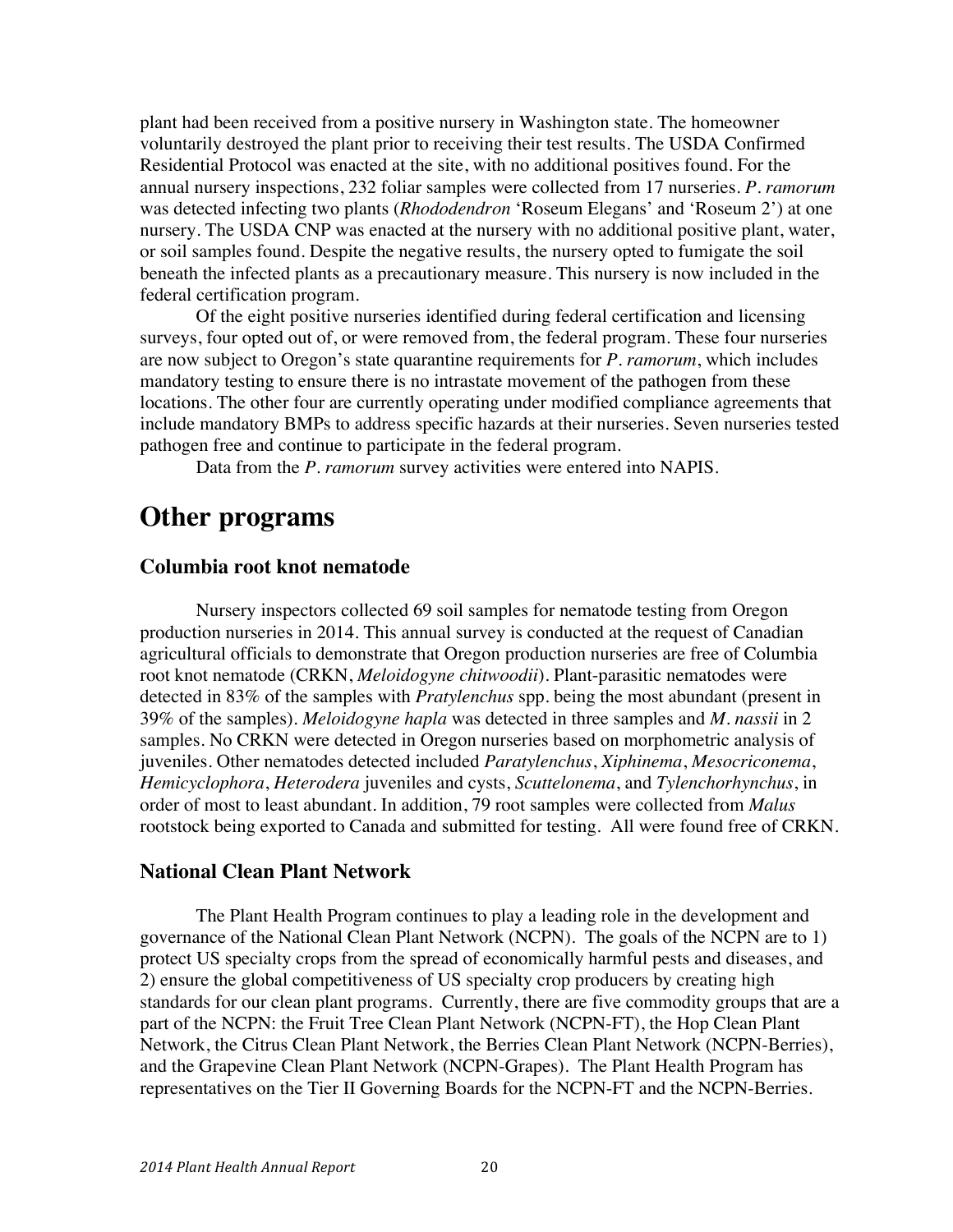The Plant Health Program was involved with two NCPN-related projects in 2014. The first project was the development of a draft national standard for the certification of strawberry nursery production systems. The second project was a pilot study that explored the benefits and costs associated with implementing an official blueberry certification program based on the draft national standard developed by the NCPN-Berries Tier II Governing Board. For both projects, more information is available in the **Farm Bill Projects** section.

### **NPDN and WPDN**

The National Plant Diagnostic Network (NPDN) was established in 2002 by legislative mandate in response to the need to enhance agricultural security through protection of the health and productivity of plants in agricultural and natural ecosystems in the U.S. The specific purpose of the NPDN is to provide a nationwide network of public agricultural institutions with a cohesive, distributed system to quickly detect high consequence pests and pathogens that have been introduced into agricultural and natural ecosystems, identify them, and immediately report them to appropriate responders and decision makers. The NPDN also worked with the USDA APHIS Center for Plant Health Sciences and Technology to develop the System for True, Accurate, and Reliable Diagnostics (STAR-D), a federally-recognized accreditation system for plant diagnostic laboratories.

The Western Plant Diagnostic Network (WPDN) is one of five NPDN regional centers. The Oregon State University Plant Clinic is considered a hub laboratory for Oregon, Washington, Alaska, Idaho, and Montana, with the Plant Health Program considered the overflow laboratory in the region.

The Plant Health Program received sufficient funds from WPDN for three employees to receiving training in the STAR-D Laboratory Accreditation system. The employees attended a gap audit at Texas A&M University, which taught them how to conduct audits and what auditors are looking for. This experience will prove valuable as the Plant Health Program continues to work toward STAR-D accreditation. The program also received funds to send another employee to a NPDN *Phytophthora ramorum* and *P. kernoviae* identification workshop.

### **Plant Health laboratory diagnostics**

Plant samples are submitted to the Plant Health Laboratory for disease assessment to meet export requirements or for general diagnostics. In 2014, 390 samples were submitted to meet export requirements, certification program requirements, Oregon importation requirements, and/or general diagnostics. Of those samples submitted, 2.2% had problems caused by abiotic/environmental issues, 0.5% by bacteria, 7.7% by fungi, 0.3% by insects, and 1.1% by nematodes. The laboratory also tested 26 samples for the presence of the Liberty Link® PAT/bar gene to support the export of non-genetically engineered rice from California to India. All samples tested free of the PAT/bar gene.

### **Quarantines and control area orders**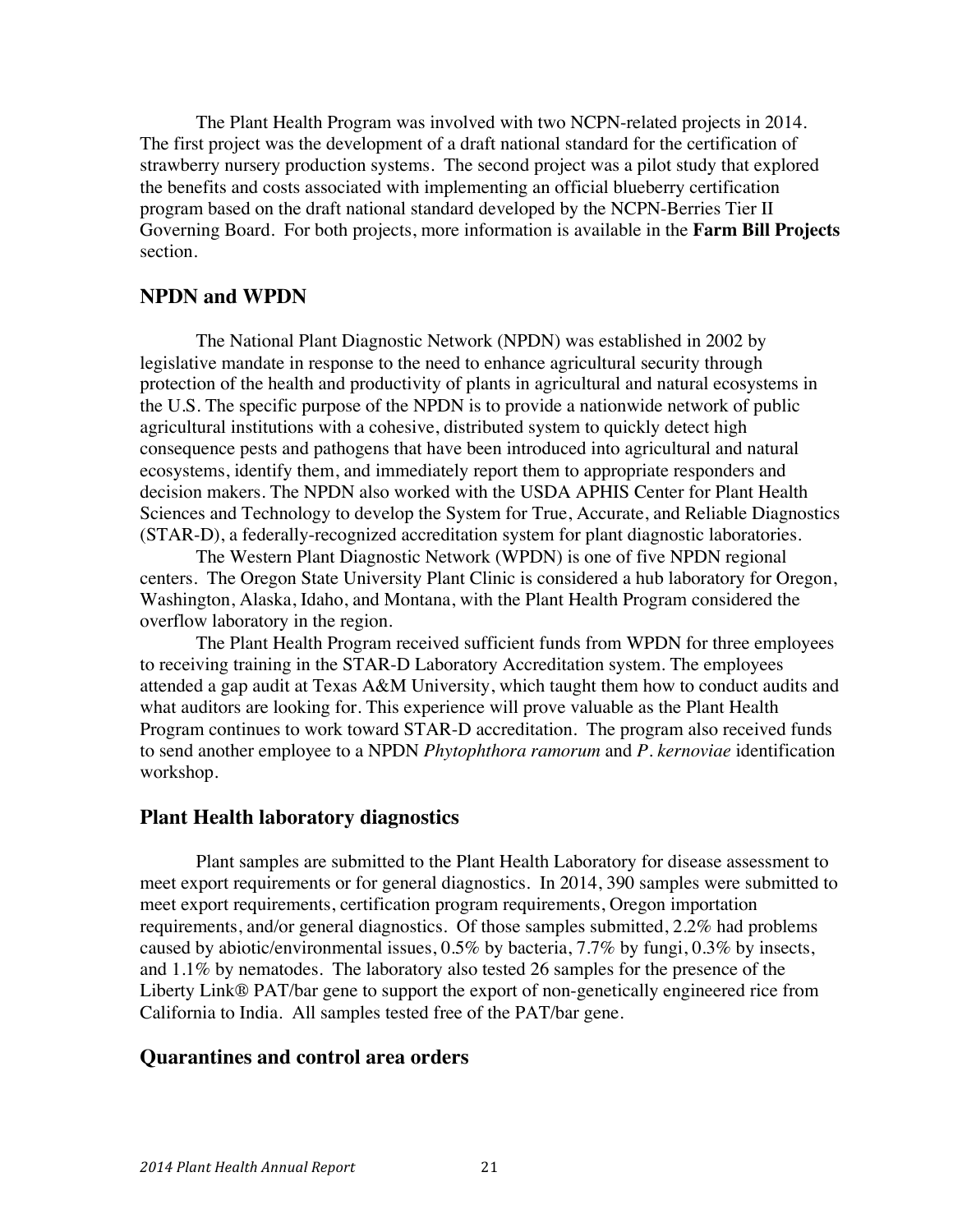Several regulations were reviewed and updated in 2014. Housekeeping changes (e.g., updating a scientific name or adding newly infested states to the quarantine area) were made to the following quarantines and control areas: chestnut blight (OAR 603-052-0075), oak wilt (OAR 603-052-0120), hazelnut nursery stock (OAR 603-052-0825), and blueberry nursery stock (OAR 603-052-1245). The *Phytophthora ramorum* quarantine (OAR 603-052-1230) was updated to harmonize our state quarantine with new federal orders; these changes also made it possible to repeal the *Phytophthora ramorum* regulated area for nursery stock (OAR 603-052-1250). A new quarantine was developed and adopted to protect the grass seed industry from the bacterial pathogen *Rathayibacter toxicus* (OAR 603-052-1241). The grape quarantine was amended to include and update testing requirements for *Xyllela fastidiosa*  (OAR 603-052-0051); these same requirements were removed from the glassy-winged sharpshooter quarantine (OAR 603-052-1221). The Malheur County bean disease control area and procedures were updated to include requirements for growing non-*Phaseolus* beans and to harmonize our regulations with Idaho's (OAR 603-052-0385). A temporary rule was adopted for the Willamette Valley Protected District (OAR 603-052-0882) to help protect crucifer crops from the disease blackleg (caused by *Leptosphaeria maculans*); this temporary rule will expire January 3, 2015.

### **Permit reviews**

The Plant Health Program continues to provide reviews of federal permits to import plants, pathogens and parasites, and genetically modified (bioengineered) organisms to our state. The permits are reviewed for compliance with existing Oregon quarantines and regulations. In all, 154 permits were reviewed; 91 for live pests and noxious weeds, nine for plants for post-entry quarantine, seven for soil, 10 for importing restricted or unauthorized plants, and 37 for genetically engineered organisms. Staff members also participated in federal inspections of facilities and fields where permitted organisms, such as genetically engineered organisms or a regulated pathogen, were to be received and/or grown.

### **Exported timber inspections**

In 2014, staff from the Plant Health and Nursery & Christmas Tree Inspection programs inspected conifer logs bound for China. China requires that all conifer log shipments also be tested for the presence of pine wilt nematode (PWN, *Bursaphelenchus xylophilus*) prior to importation. Inspectors are required to collect a composite sample of wood shavings from the shipment for laboratory testing. The number of logs sampled depends upon the size of the shipment, with a maximum of 29 logs sampled per shipment. Plant Health Program staff conducted 17 log inspections while the laboratory received and processed 34 composite samples for PWN using a modified pie pan method. No PWN was found.

### **Publications**

Osterbauer, N.K., S. Lane, and A. Trippe. 2014. *Phytophthora ramorum* identified infected Eastern teaberry (*Gaultheria procumbens*) plants shipped to Oregon. Plant Health Progress 15(1):9-10 doi:10.1094/PHP-BR-13-0109.